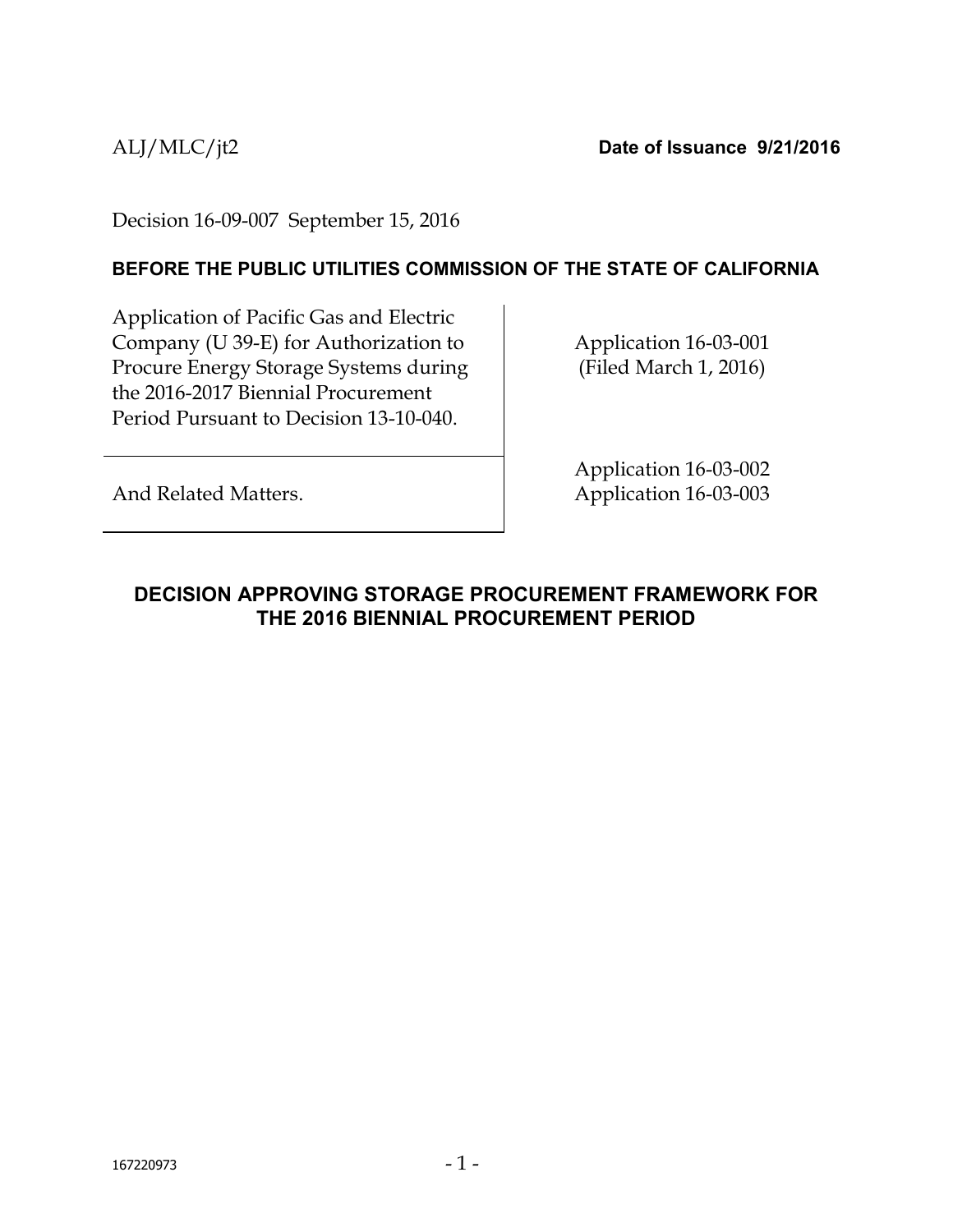# **Table of Contents**

| <b>Title</b> |                                                                             | Page |
|--------------|-----------------------------------------------------------------------------|------|
|              | DECISION APPROVING STORAGE PROCUREMENT FRAMEWORK FOR                        |      |
|              |                                                                             |      |
|              |                                                                             |      |
| 1.           |                                                                             |      |
| 2.           |                                                                             |      |
| 3.           | Do the Proposed Procurement Plans, Including the Evaluation                 |      |
|              | Methodologies for Shortlisting the Utlities' 2016 Energy Storage RFO        |      |
|              |                                                                             |      |
| 4.           | Have the Utilities Correctly Counted Existing Eligible Energy Storage       |      |
|              | Credits Toward Their 2016 Energy Storage Procurement Targets as             |      |
|              |                                                                             |      |
| 5.           | Are the Terms and Conditions for the Provision of Energy Storage            |      |
|              | Services in the Utilities' 2016 Energy Storage RFO Protocols Reasonable? 13 |      |
| 6.           | Should SDG&E be Allowed to Include a Contingency Provision in its           |      |
|              | Selection Process that Shortlisted Offers May be Considered                 |      |
|              | Non-Conforming in the Event that the Commission does not Adopt              |      |
|              | SDG&E's Proposed Time-of-Use Periods in A.15-04-012 as Amended on           |      |
|              |                                                                             |      |
| 7.           | Are the Safety Requirements in the Utilities' 2016 Energy Storaeg RFO       |      |
|              | Protocols Reasonable and Will the Utilities' Proposed Procurement           |      |
|              | Plans Ensure Safe and Reliable Delivery of Energy to Customers?  15         |      |
| 8.           | Should PG&E's, SCE's, and SDG&E's Proposed Procurement Plans for            |      |
|              |                                                                             |      |
| 9.           |                                                                             |      |
| 10.          |                                                                             |      |
| 11.          |                                                                             |      |
| 12.          |                                                                             |      |
|              |                                                                             |      |
|              |                                                                             |      |
|              |                                                                             |      |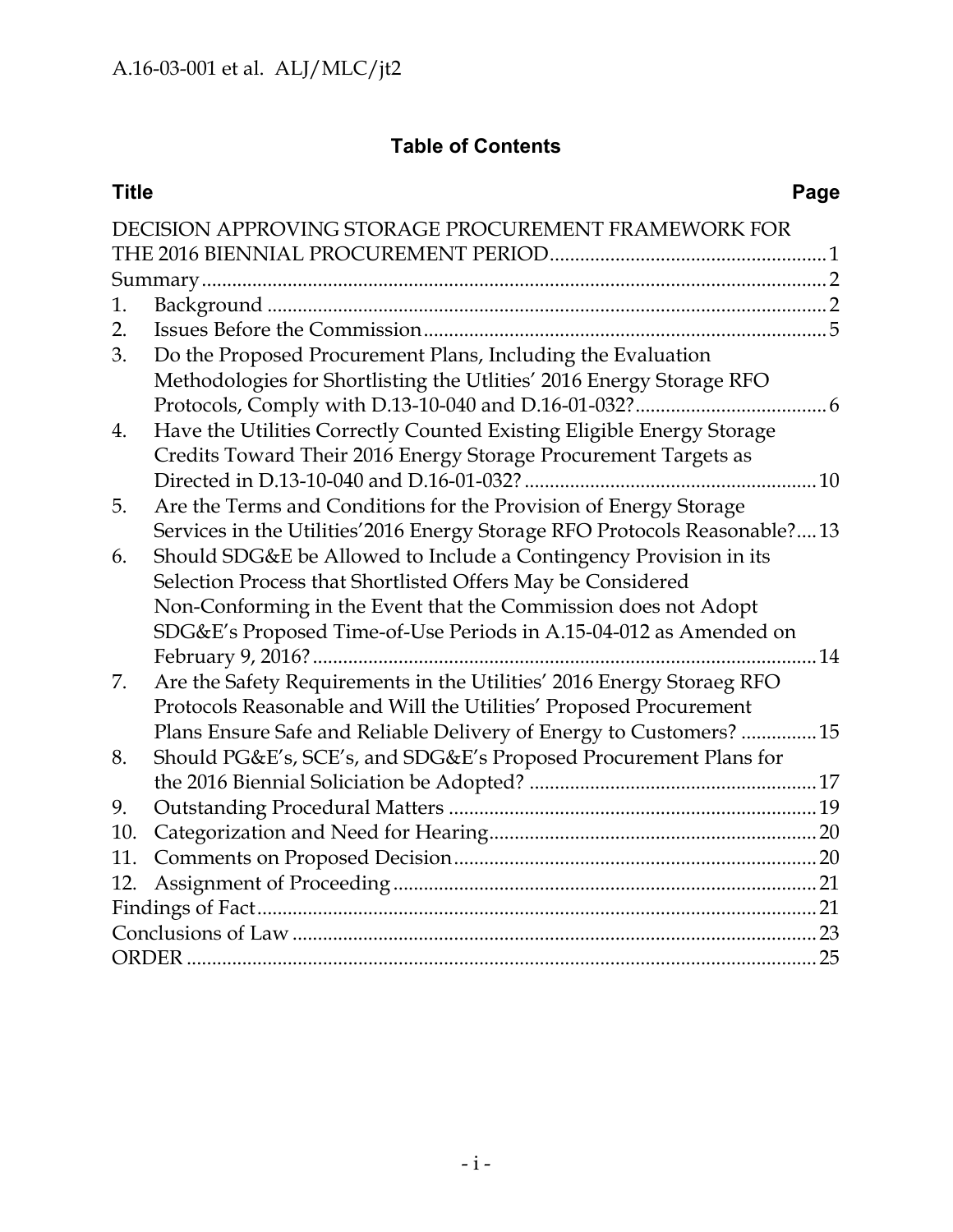### **DECISION APPROVING STORAGE PROCUREMENT FRAMEWORK FOR THE 2016 BIENNIAL PROCUREMENT PERIOD**

### <span id="page-2-0"></span>**Summary**

This decision approves, with slight modifications, the applications of Pacific Gas and Electric Company, Southern California Edison Company, and San Diego Gas & Electric Company that set forth their procurement plans for the 2016 energy storage procurement process. The adopted modifications clarify how energy storage projects funded by the Self-Generation Incentive Program are counted towards utility storage goals, eliminate the contingency provision proposed by San Diego Gas & Electric Company related to adoption of its proposed time-of-use periods in Application 15-04-012, and add a requirement for additional information for evaluation purposes in the applications for approval of 2016 contracts.

These applications are closed.

### <span id="page-2-1"></span>**1. Background**

On December 16, 2010, the Commission opened Rulemaking (R.) 10-12-007 to implement the provisions of Assembly Bill (AB) 2514 (Stats. 2010, Ch. 469). AB 2514 directed the Commission to determine appropriate targets, if any, for each Load-Serving Entity (LSE) as defined by Pub. Util. Code § 380(j) to procure viable and cost-effective energy storage systems and set dates for any targets deemed appropriate to be achieved.

Consistent with AB 2514,<sup>1</sup> the Commission's energy storage procurement program is guided by three purposes:

<sup>1</sup> *See* Pub. Util. Code § 2835(a)(3).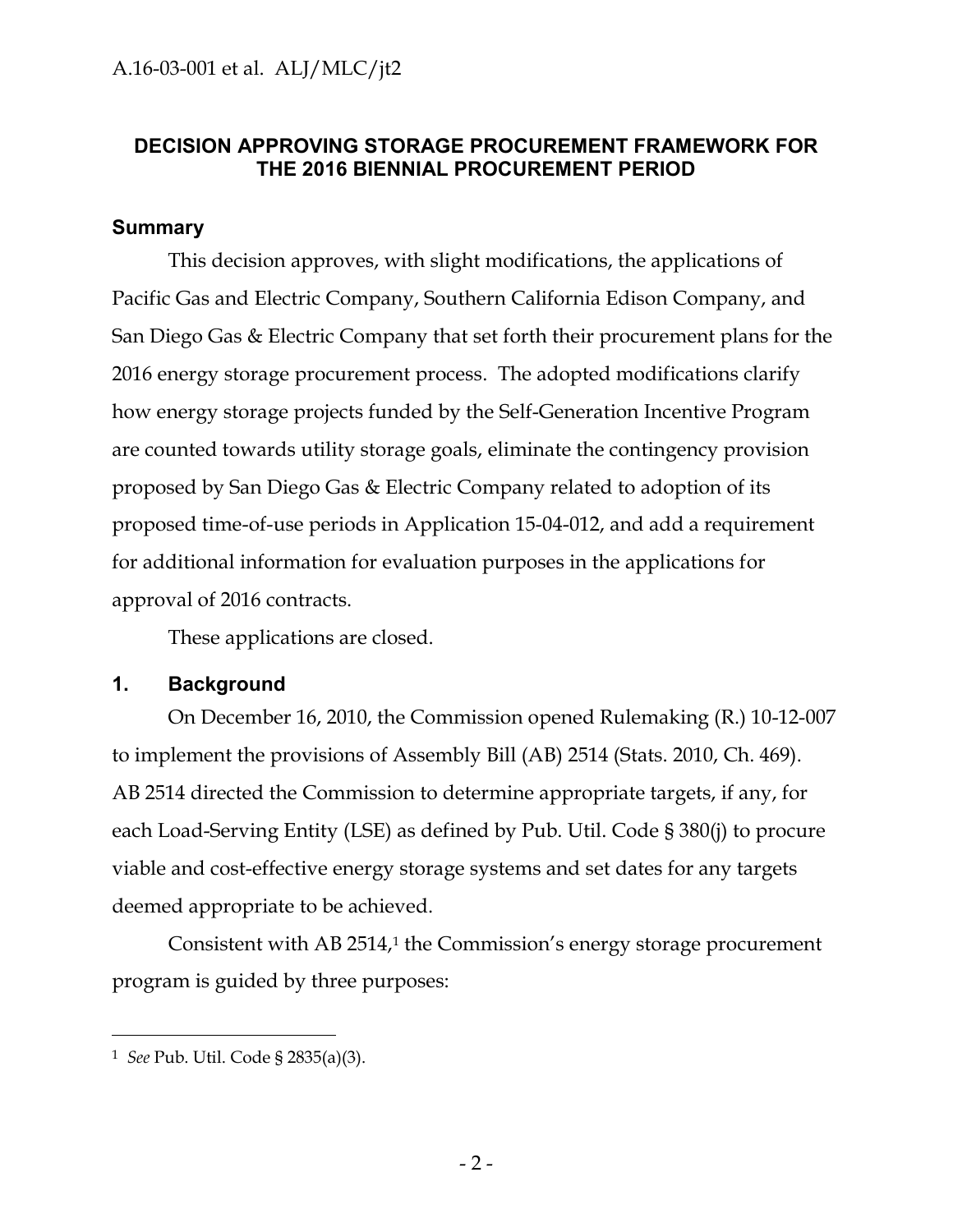$\overline{a}$ 

- 1) Optimization of the grid, including peak reduction, contribution to reliability needs, or deferment of transmission and distribution upgrade investments;
- 2) The integration of renewable energy; and
- 3) The reduction of greenhouse gas emissions to 80 percent below 1990 levels by 2050, per California's goals.

In response to this state mandate, the Commission adopted Decision (D.) 13-10-040, its "Decision Adopting Energy Storage Procurement Framework and Design Program." D.13-10-040 directs Pacific Gas and Electric Company (PG&E), Southern California Edison Company (SCE), and San Diego Gas & Electric Company (SDG&E) to file on or before March 1, 2014, and biennially thereafter through 2020, an application for approval of a plan to procure energy storage resources to address the targets and policies of the Commission"s Energy Storage Procurement Framework and Design Program.2 The energy storage framework and procurement applications for the 2014 biennial period were subsequently approved in D.14-10-045. The instant applications are for approval of the 2016 biennial period framework.

In compliance with D.13-10-040, PG&E, SCE, and SDG&E filed procurement applications on March 1, 2016. PG&E proposes to procure 115.3 Megawatts (MW), and may count 4.7 MW of existing eligible projects

<sup>2</sup> According to D.13-10-040, Appendix A at 2, "Southern California Edison Company, Pacific Gas and Electric Company, and San Diego Gas & Electric Company shall procure under contract (i.e., pending contract, under contract, or installed) 1,325 MW of energy storage by 2020 with the requirement that the overall procurement goal of 1,325 MW will be installed and delivered to the grid no later than the end of 2024, where MW represents the peak power capacity of the storage resource in terms of maximum discharge rate." Specific procurement targets were allocated to each of the investor-owned utilities according to transmission, distribution, and customer grid domains.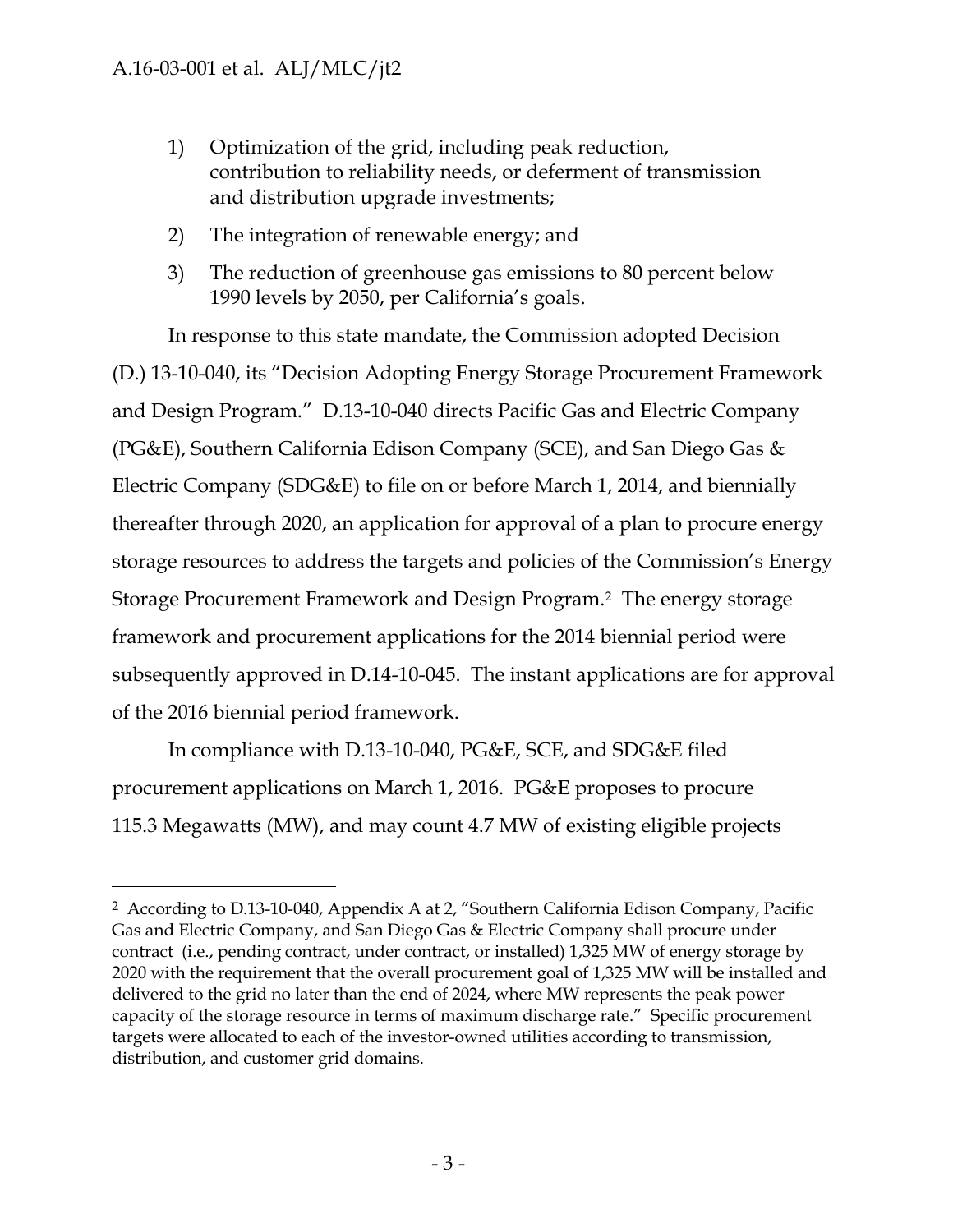towards its 2016 procurement target. SCE states that it has already exceeded its 2016 procurement targets but will hold a 2016 Energy Storage Request for Offers (RFO) to solicit up to 20 MW of resource adequacy-eligible energy storage projects in specified locations. SCE is also exploring additional use cases to include in its 2016 solicitation. SDG&E proposes to solicit up to 140 MW in its 2016 Preferred Resources Local Capacity Requirement Request for Offers from five different resource types, including energy storage. In addition, SDG&E plans to issue a Request for Proposals for up to 4 MW of Distribution Reliability/Power Quality energy storage resources.

On March 23, 2016, the assigned Administrative Law Judge (ALJ) issued a ruling authorizing the extension of time for the filing of responses/protests and replies. Protests and responses were filed on April 11, 2016 by the Office of Ratepayer Advocates (ORA); The Utility Reform Network (TURN); Marin Clean Energy and Sonoma Clean Power Authority (jointly CCA Parties); City of Lancaster; the Alliance for Retail Energy Markets and Direct Access Customer Coalition (jointly AReM/DACC); California Energy Storage Alliance (CESA); Green Power Institute (GPI); MegaWatt Storage Farms, Inc.; and Stem, Inc. PG&E, SCE, and SDG&E filed replies on April 21, 2016.

A prehearing conference (PHC) was held on May 24, 2016. On June 3, 2016, the assigned Commissioner and ALJ issued a Scoping Memo laying out the issues to be addressed in the proceedings. Opening Briefs were filed on June 27, 2016 by PG&E, SCE, SDG&E, ORA, and CESA. Reply Briefs were filed on July 11, 2016 by PG&E, SCE, SDG&E, ORA, TURN, and jointly by AReM/DACC, CCA Parties, and City of Lancaster (jointly DA/CCA Parties).

- 4 -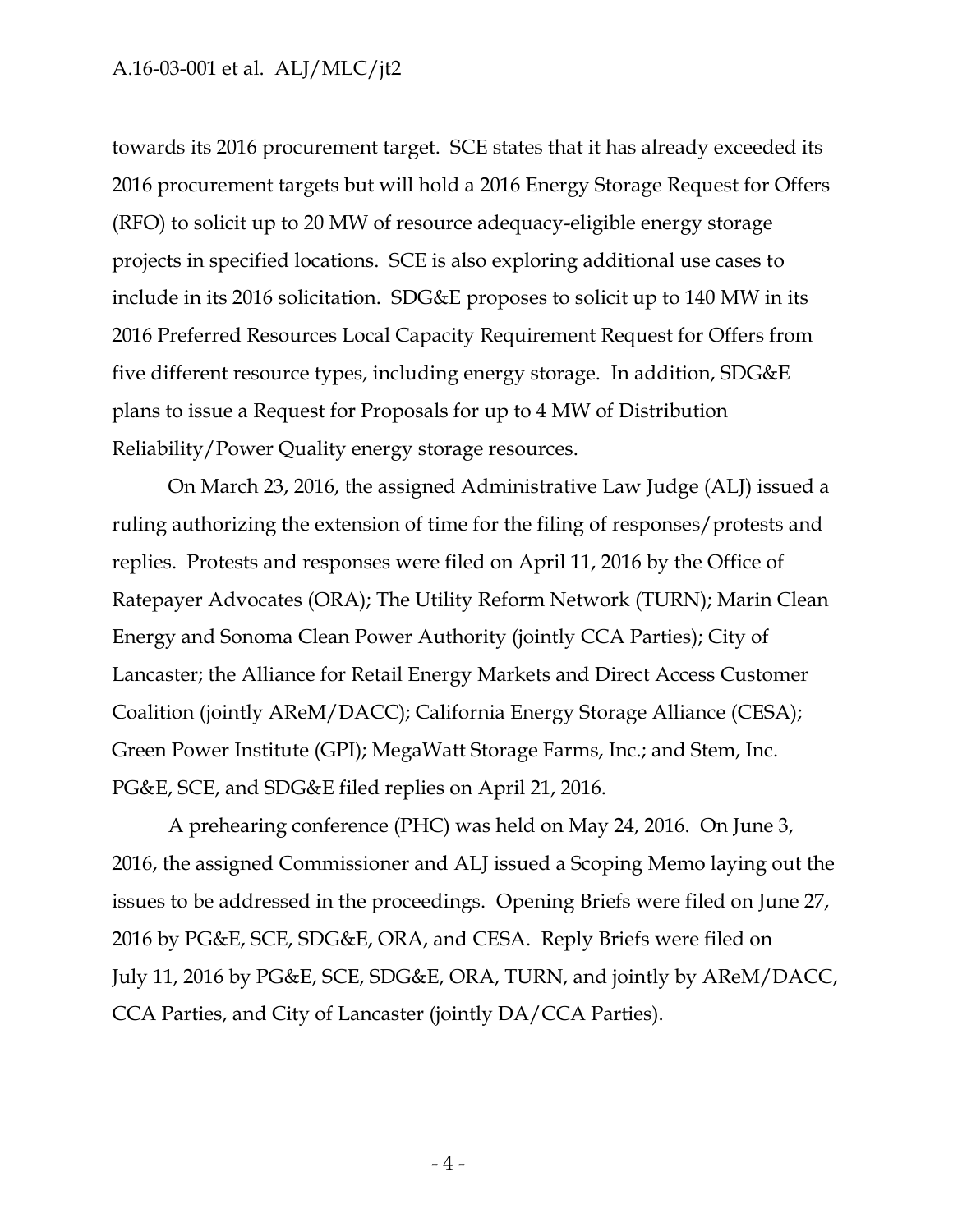# <span id="page-5-0"></span>**2. Issues Before the Commission**

In protests and discussion at the PHC, numerous potential issues were raised. It was clear during the discussion that many of the potential issues have already been resolved (or are being resolved) in other forums or are more properly considered when the utilities submit energy storage contracts for consideration. As such, the following issues were identified for the scope of this proceeding:

- 1. Should PG&E"s, SCE"s, and SDG&E"s proposed procurement plans for the 2016 Biennial Solicitation be adopted?
- 2. Do the proposed procurement plans, including the evaluation methodologies for shortlisting the utilities" 2016 Energy Storage RFO protocols, comply with D.13-10-040 and D.16-01-032?
- 3. Have the utilities correctly counted existing eligible energy storage credits toward their 2016 energy storage procurement targets as directed in D.13-10-040 and D.16-01-032?
- 4. Are the safety requirements in the utilities' 2016 Energy Storage RFO protocols reasonable and will the utilities' proposed procurement plans ensure safe and reliable delivery of energy to customers?
- 5. Are the terms and conditions for the provision of energy storage services in the utilities" 2016 Energy Storage RFO protocols reasonable?
- 6. Should SDG&E be allowed to include a contingency provision in its selection process that shortlisted offers may be considered non-conforming in the event that the Commission does not adopt SDG&E"s proposed time of use periods in A.15-04-012 as amended on February 9, 2016?

As discussed at the PHC, cost recovery will not be revisited in this proceeding, but will follow the framework already adopted by prior decisions.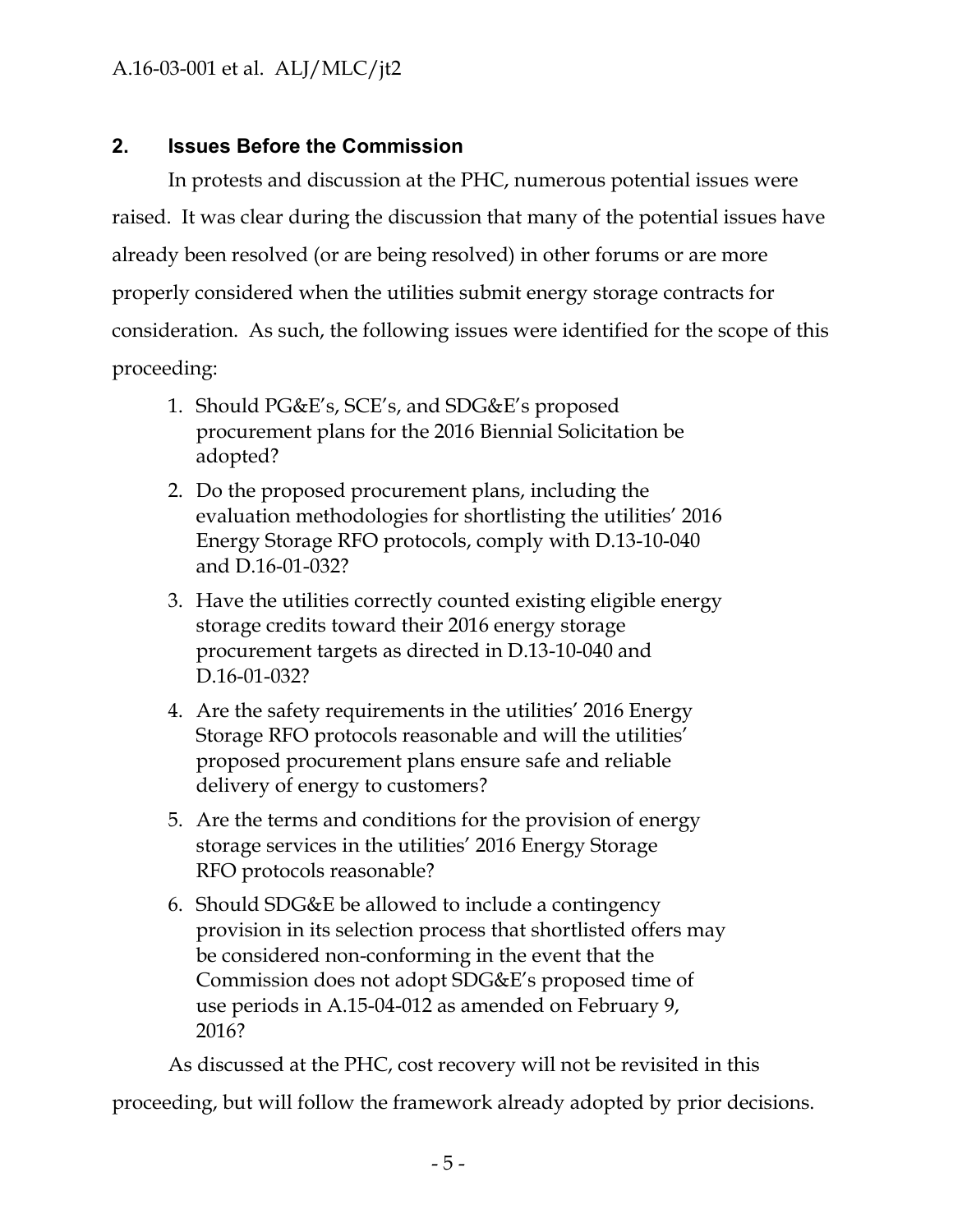The assignment of specific cost recovery approaches for contracts that count towards the 2016 solicitation will be considered in proceedings where approval of such contracts is addressed, not in the context of the 2016 plans. Further, calculation of the Power Charge Indifference Adjustment as it relates to energy storage is currently being addressed in A.15-12-003, et al. and will apply to contracts that result from the 2016 solicitation. We address each of the identified issues below.

### <span id="page-6-0"></span>**3. Do the Proposed Procurement Plans, Including the Evaluation Methodologies for Shortlisting the Utilities' 2016 Energy Storage RFO Protocols, Comply with D.13-10-040 and D.16-01-032?**

D.13-10-040 directs each investor-owned utility (IOU) to file an

Application for approval of a plan to procure energy storage resources to address the targets and policies of the Commission"s Energy Storage Procurement Framework and Design Program. Section 3.d of the Storage Decision lists the minimum information that must be included in the application,<sup>3</sup> including:

- An updated table with estimates for biennial procurement targets for each storage grid domain from current year to 2020;
- Reference to: 1) needs study by the California Independent System Operator for the IOU"s system, local, and flexible needs, if available; or 2) upgrade needs identified in the IOU"s transmission or distribution planning studies;
- A list of all applicable rules and statutes impacting the procurement plan;
- An explanation of the type of storage resources and the associated MW quantities the IOU intends to procure, categorized by grid domains and use cases; and,

<sup>3</sup> D.13-10-040, Appendix A at 7-8.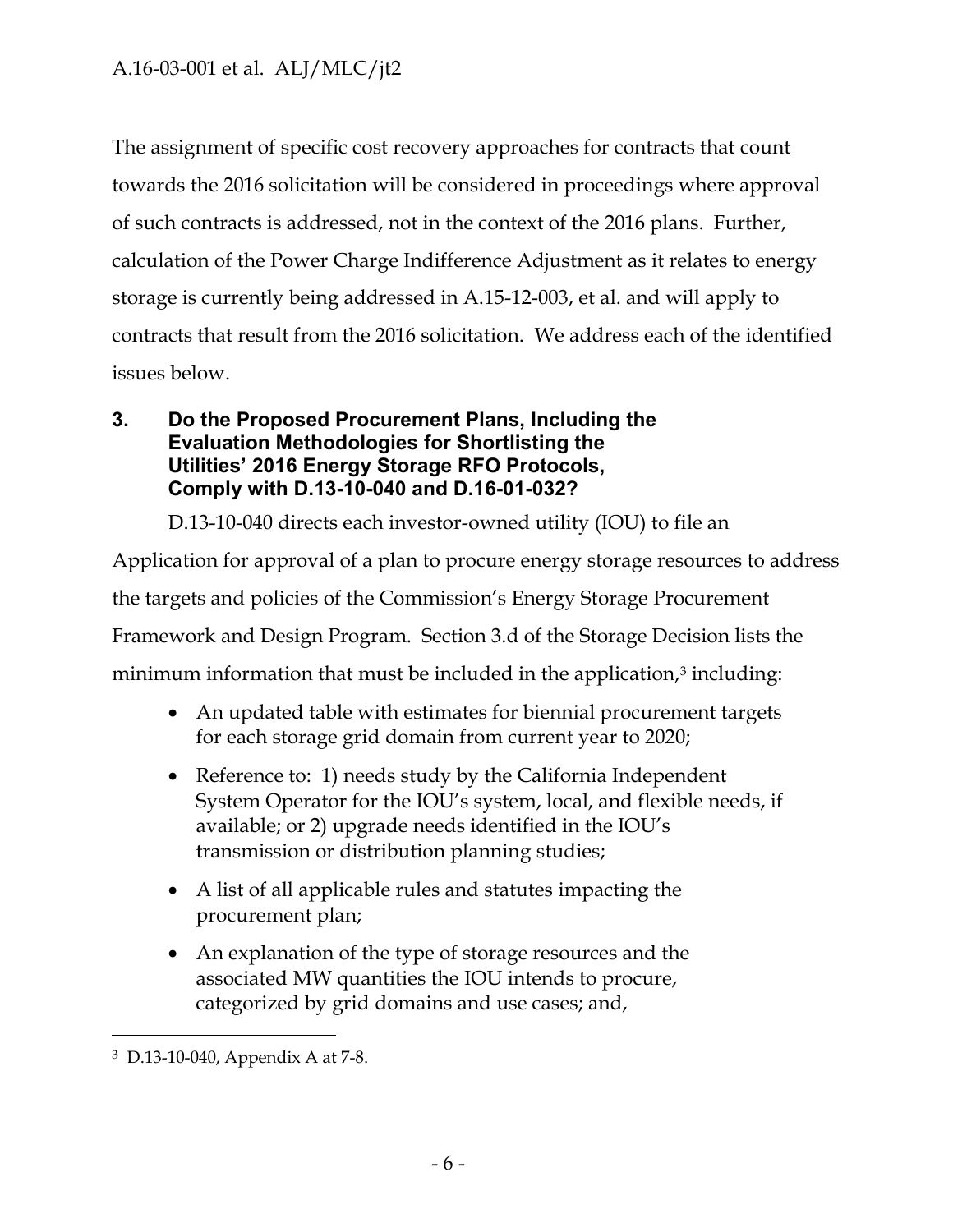A report on all storage resources procured to date in all Commission proceedings. In the report, the IOUs are directed to identify the type of storage technology, the capacity of the projects (in MW and MW hours (MWh)), the location of the project (city and zip code level if public), the proceeding in which it is procured, and the procurement mechanism (e.g., RFO, Renewable Auction Mechanism, the Self-Generation Incentive Program, etc.), applicable storage grid domain, status of the project, estimated online date, expected operational life, primary and secondary applications of the project, technology manufacturer and project owner and operator.

In D.16-01-032, the Commission addressed certain policy and program issues that needed to be resolved prior to the 2016 energy storage procurement solicitations, including target flexibility, technology eligibility, the RFO process, and target accounting rules for projects incentivized through the Self-Generation Incentive Program (SGIP).

With the exception of whether SGIP-funded energy storage projects are properly credited towards the IOUs" 2016 energy storage procurement targets (addressed in Section 4 below), most parties do not comment on the utilities overall adherence to prior Commission decisions. Consistent with D.13-10-040, the utilities have filed procurement applications "with any proposed modifications based on data and experiences from previous procurement periods."<sup>4</sup> "An updated table with estimates for biennial procurement targets for each storage grid domain from current year to 2020" with accounting for any excess procurement or shortfall, and "any shifting MW between domains" is

<sup>4</sup> D.13-10-040, Ordering Paragraph 4.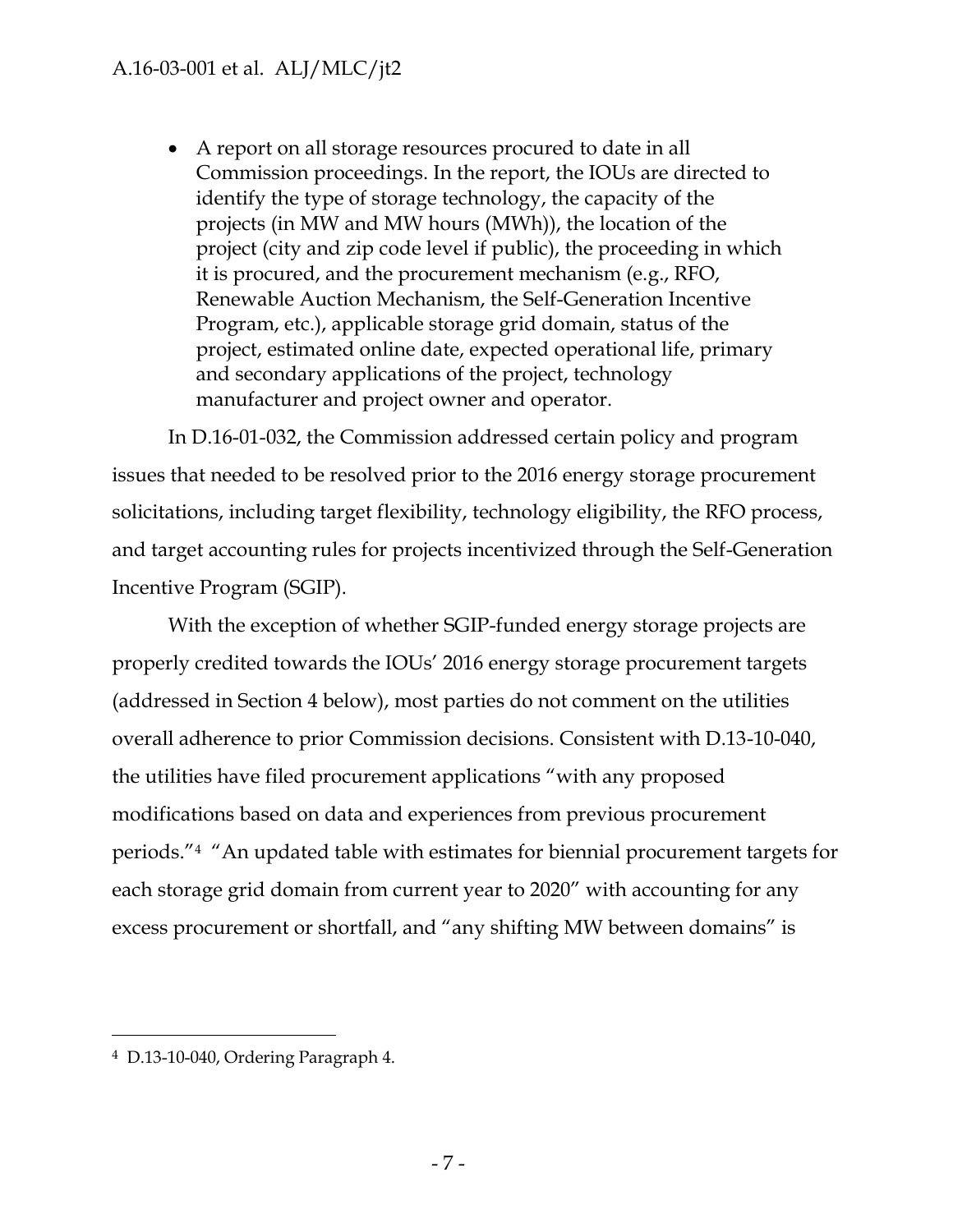$\overline{a}$ 

provided.5 The utilities have identified "upgrade needs" "in (their) transmission or distribution planning studies."<sup>6</sup> "A list of all applicable rules and statutes impacting the procurement plan" are provided as a part of the application.<sup>7</sup> "An explanation of the type of storage resources and the associated MW quantities the utility intends to procure, categorized by grid domains and use cases" are given.<sup>8</sup> The utilities have provided a detailed description of how they "intend to procure resources specifying the structure of any RFO or alternative procurement processes and related timelines."<sup>9</sup> "Operational requirements" to be applied are stated.<sup>10</sup> The utilities have put forth a "proposed methodology for an analysis that evaluates bids on cost and fit."<sup>11</sup> "Proposed storage equipment/power/services purchase agreements for successful bids involving

<sup>5</sup> D.13-10-040, Appendix A at 7; *see* PG&E Application at 8; *see also* PGE-1 at 2-1 – 2-6; SCE-1 at 15-28, 20; *see also* SDG&E Application at 3.

<sup>6</sup> D.13-10-040 Appendix A at 8; *see* PG&E Application at 8-9; *see also* PGE-1 at 3-1 – 3-8; SCE-1, at 11-14; *see also* SD-2 at 5-9.

<sup>7</sup> D.13-10-040 Appendix A at 8; *see* PG&E Application at 11-12; *see also* SCE Application (Attachment 1); *see also* SDG&E Application, Attachment C.

<sup>8</sup> D.13-10-040 Appendix A at 8; *see* PG&E Application at 11-12; *see also* PGE-1 at 3-1 – 3-8; *see also*  SCE Opening Brief, Attachment A; *see also* SCE-1 at 29-30; SD-1 at 8-10.

<sup>9</sup> D.13-10-040 Appendix A at 8; *see* PG&E Application at 14-15; *see also* PG&E Application Appendix A, Storage Protocol; *see also* SCE Opening Brief, Attachment A; *see also* SCE-1 at 31-34; *see also* SD-2 at 1-5.

<sup>10</sup> D.13-10-040 Appendix A at 8; *see* PG&E Application at 12; *see also* PGE-1 at 4-1 – 4-6; *see also*  SCE Opening Brief, Attachment A; *see also* SCE-1 at 5-8; *see also* SD-2 at 5-10.

<sup>11</sup> D.13-10-040 Appendix A at 9; *see* PG&E Application at 15-16; *see also* PGE-1 at 5-1 – 5-27; *see also* SCE Opening Brief, Attachment A; *see also* SCE-1 at 35-39, 40, *see also* SCE Application, Appendix C; *see also* SD-3 at 3-8.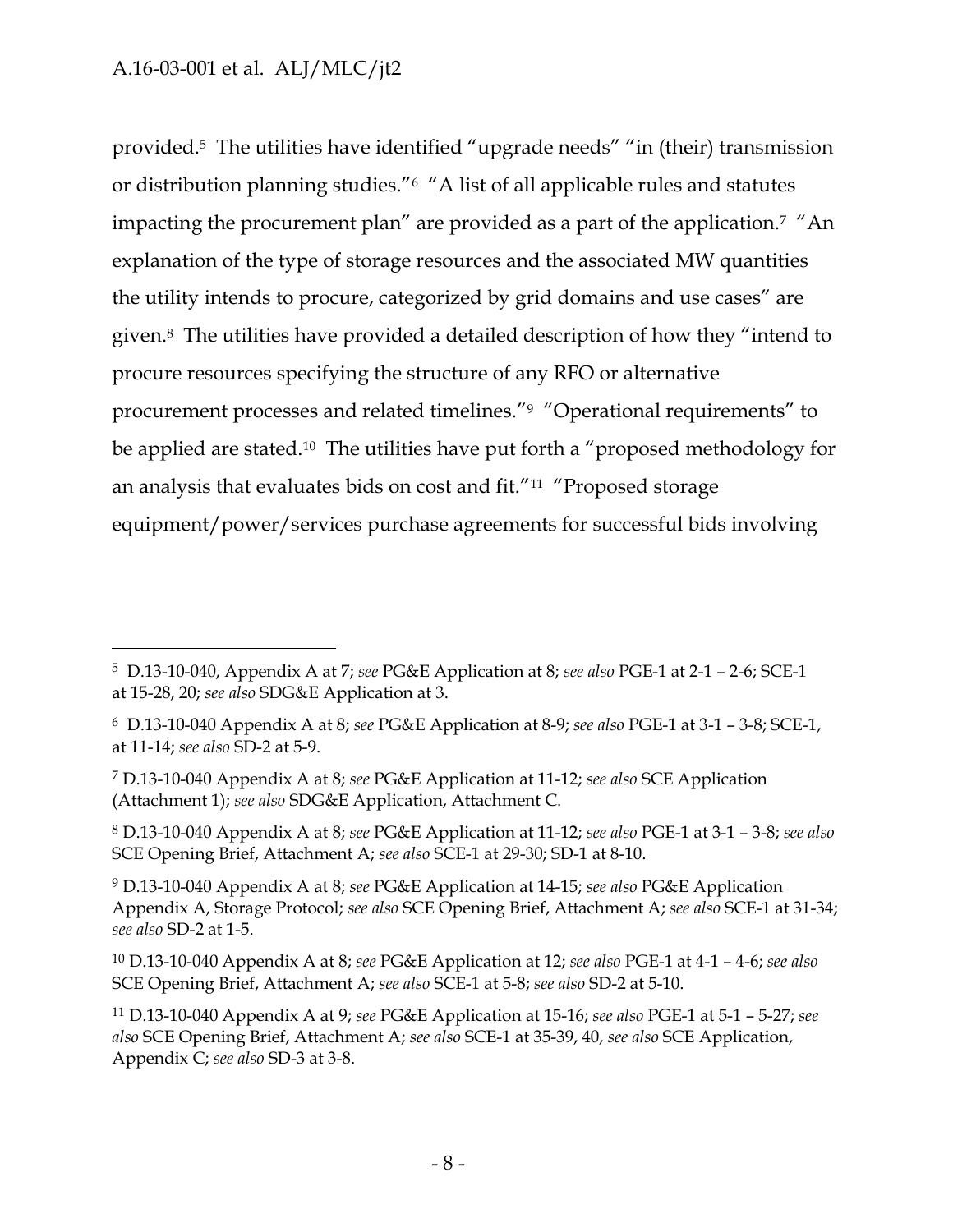third party owned or aggregated projects" are given.<sup>12</sup> "A report on all storage resources procured to date in all Commission proceedings" is included.<sup>13</sup> "Request for cost-recovery authorization as appropriate" has been provided.<sup>14</sup> Utilities have "conferred with Energy Division to establish the consistent evaluation protocols for assessing bids for benchmarking and general reporting purposes prior to the filing of any application."<sup>15</sup>

PG&E has made modifications between its 2014 and 2016 solicitation proposals, requiring third-party and utility owned projects to have "Phase 1 (or equivalent) interconnection studies" completed prior to RFO participation eligibility.16 Such a requirement is consistent with our conclusion that "utilities should retain the flexibility to require interconnection studies."<sup>17</sup> PG&E"s 2014 RFO evaluation methodology has been modified in its 2016 RFO to include portfolio net capacity position in its portfolio adjusted value (PAV) determination.18 The PAV will ultimately be utilized by PG&E as "the common

<sup>12</sup> D.13-10-040 Appendix A at 9; *see* PG&E Application at 13; *see also* PG&E Application, Storage Protocol, *see also* Appendix F1, F2, F3; *see also* SCE Opening Brief, Attachment A; *see also* SCE-1, Appendix B; *see also* SD-1 at 8-11.

<sup>13</sup> D.13-10-040 Appendix A at 9; *see* PG&E Application at 6-7; *see also* PGE-1 at 2-1 – 2-6; *see also*  SCE-1, at Appendix A; *see also* SCE Opening Brief, Attachment A; SCE-1, Appendix A; *see also* SDG&E Application, Attachment B.

<sup>14</sup> D.13-10-040 Appendix A at 10; *see* PG&E Application at 16-17; *see also* PGE-1 at 6-1 – 6-8; *see also* SCE Opening Brief, *see also* Attachment A; *see also* SCE-1 at 47-48; *see also* SD-4 at 5.

<sup>15</sup> D.13-10-040, Conclusions of Law 39; *see* PG&E Opening Brief at 5 ; *see also* PGE-1 at 5-1 – 5-27; *see also* SCE Opening Brief, Attachment A; *see also* SCE-1 at 40 (referencing joint utilities effort in collaboration with Energy Division).

<sup>16</sup> PG&E Opening Brief at 5; *see* PGE-1 at 1-4 (Table 1-1).

<sup>17</sup> D.16-01-032, Conclusion of Law 3.

<sup>18</sup> PG&E Opening Brief at 6.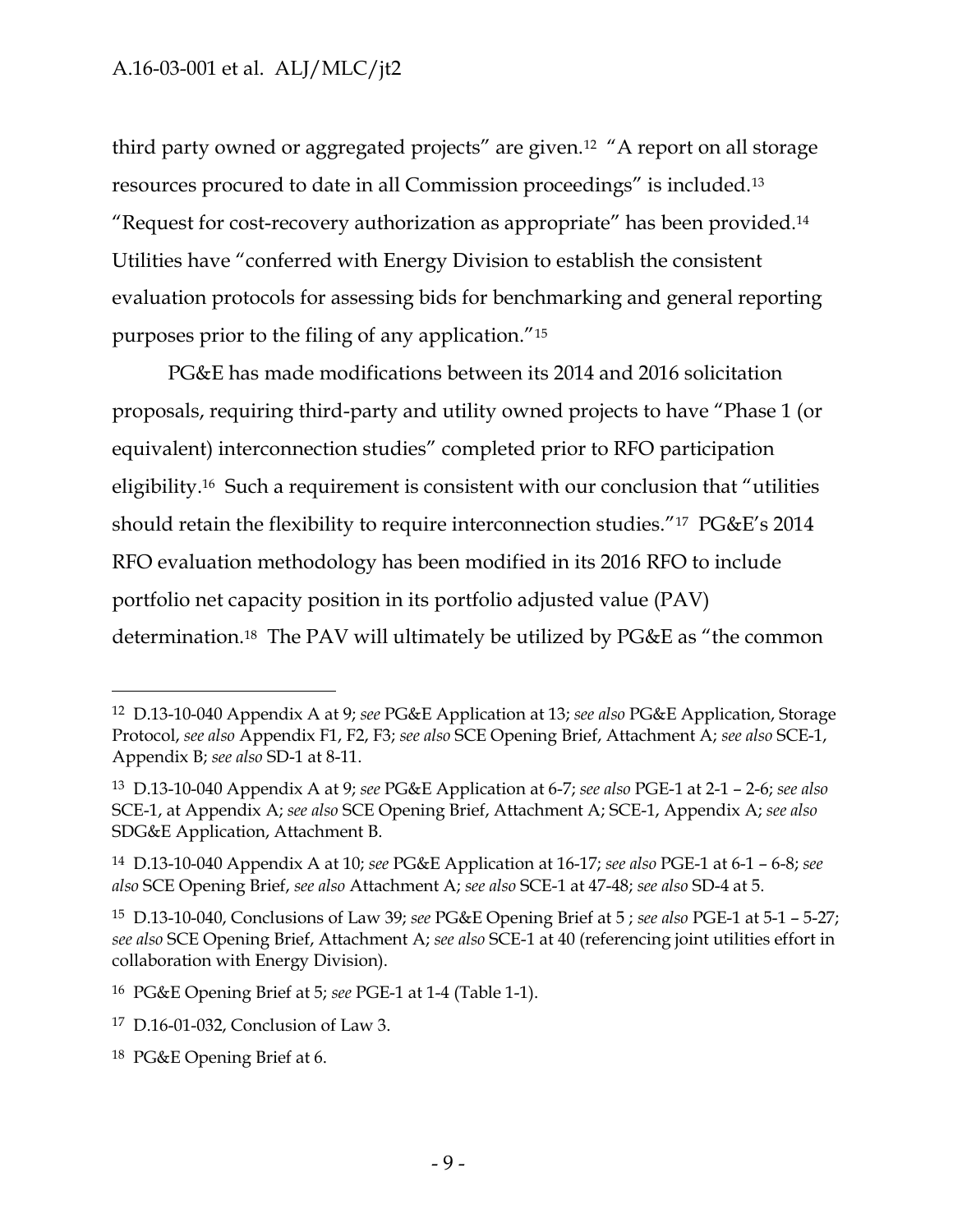benchmark for comparison" of offers.19 As the addition of this value serves to enable utilities to reduce uncertainty and effectively quantify the value of these procurement projects, this modification is consistent with our holding that the Commission "should not require utilities to independently forecast potential future revenue streams with storage project bids where the value is uncertain or unquantifiable."<sup>20</sup>

SCE"s evaluation methodology includes "determining the revenue streams of benefits and costs," and establishing a "quantitative metric that determines the relative costs and benefits of others."21 Such measures comply with the direction of requiring "a proposed methodology for analysis that evaluates bids on cost and fit."<sup>22</sup>

SDG&E"s addition of a contingency provision in its RFO selection process of shortlisted offers is addressed in Section 6 of this decision.

We find that the proposed procurement plans of PG&E, SCE, and SDG&E comply with D.13-10-040 and D.16-01-032.

### <span id="page-10-0"></span>**4. Have the Utilities Correctly Counted Existing Eligible Energy Storage Credits Toward Their 2016 Energy Storage Procurement Targets as Directed in D.13-10-040 and D.16-01-032?**

To meet the customer-side domain of the energy storage target,

D.16-01-032 determined that credit for SGIP-funded energy storage projects

<sup>19</sup> PGE-1 at 5-6.

<sup>20</sup> D.16-01-032, Conclusion of Law 4.

<sup>21</sup> SCE-1, at 35.

<sup>22</sup> D.13-10-040 Appendix A at 9; *see generally* SCE-1 at 36-40.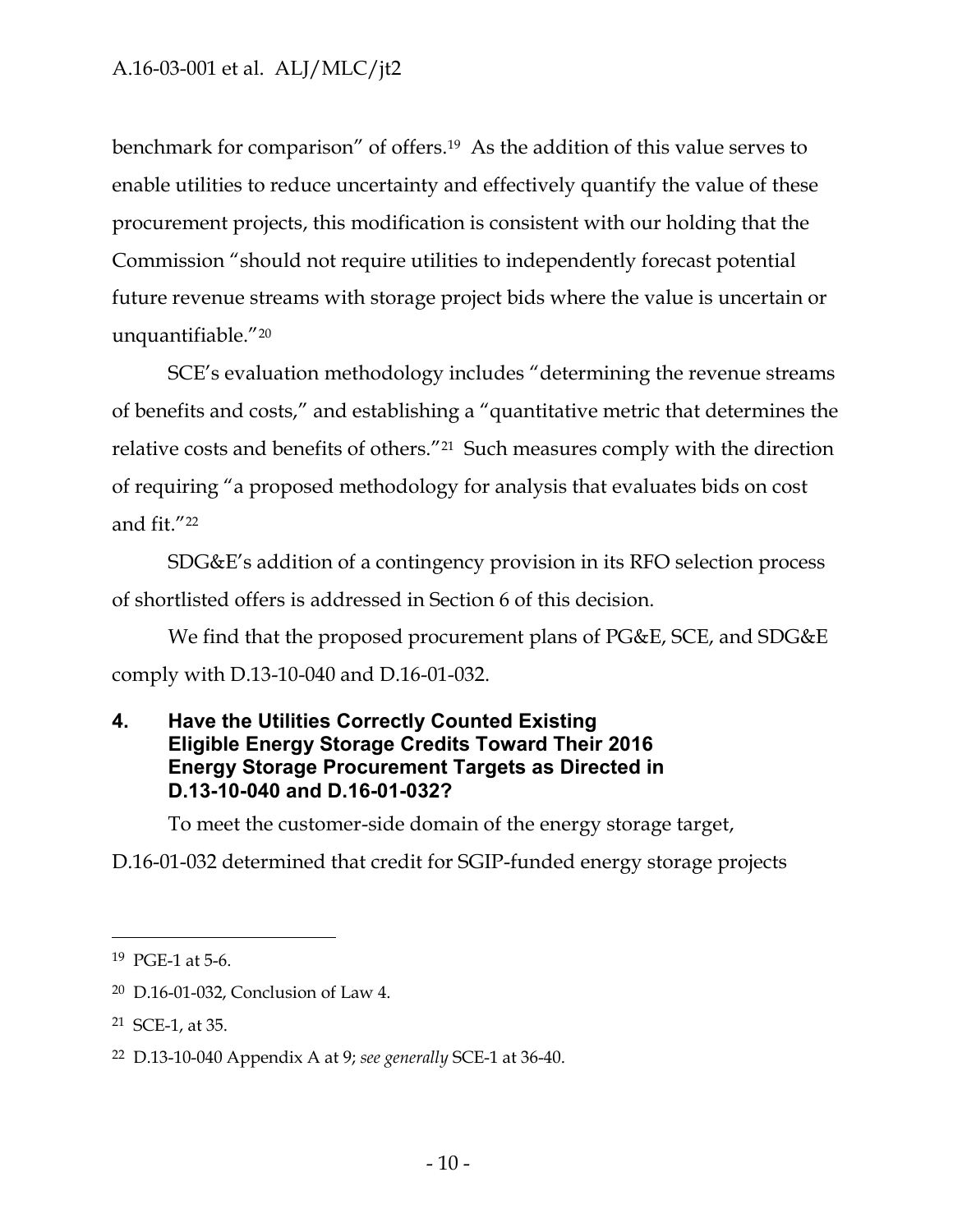should be evenly split between an unbundled customer"s IOU and the Community Choice Aggregators (CCA)/Energy Service Providers (ESP).<sup>23</sup>

However, the Commission did not specify how accounting for such SGIP procurement would be implemented and verified. In briefs, PG&E requested clarification regarding the effective date of the customer side SGIP credit split.<sup>24</sup> PG&E has interpreted D.16-01-032 to apply to SGIP storage projects coming online after the issuance of D.16-01-032.<sup>25</sup> SCE has "forecast(ed) SGIP-funded energy storage installations located in its territory that could overlap with CCA or ESP territories, and then halve(d) that MW amount."26 SDG&E has shown the full amount as an expected offset against its targets as "the Commission has not established a framework for the implementation of the 50-50 split counting rules."27 Regarding the identification of SGIP consumer procurement credit, SDG&E proposes a "process for a CCA or ESP to verify that the SGIP funded project is in their territory and to submit that request to the applicable utility."<sup>28</sup> ORA contends the Commission should "require utilities to confer" and validate procurement "with CCAs or ESPs in their respective territories prior to filing their 2018 energy storage procurement plan applications."<sup>29</sup>

- <sup>26</sup> ORA Opening Brief at 3; *see* SCE-1 at 23.
- <sup>27</sup> SDG&E Opening Brief at 10.
- <sup>28</sup> SDG&E Opening Brief at 11.

<sup>23</sup> D.16-01-032, Conclusion of Law 29.

<sup>24</sup> PG&E Opening Brief at 8.

<sup>25</sup> PG&E Opening Brief at 8.

<sup>29</sup> ORA Opening Brief at 4; *see* TURN Reply Brief at 2.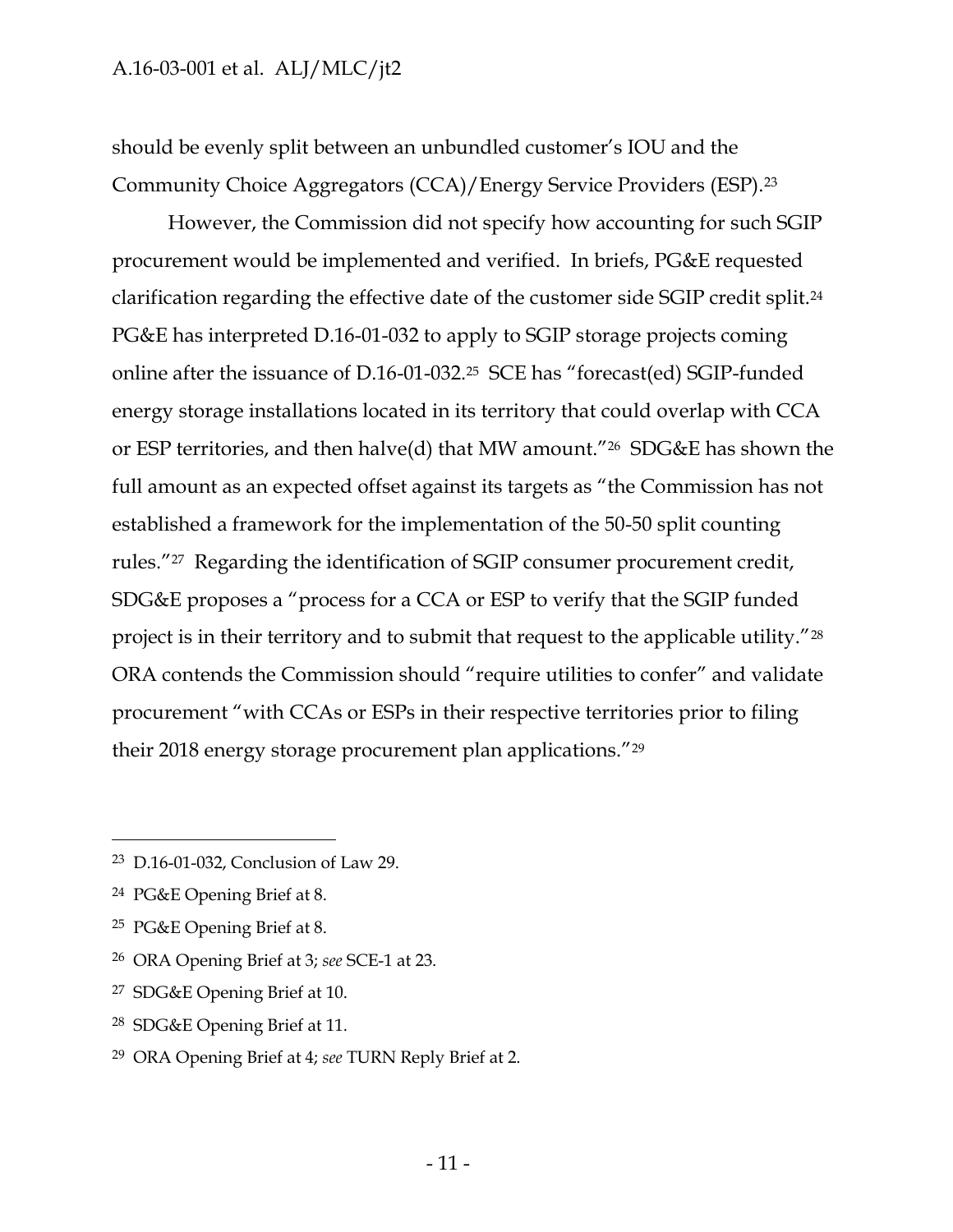Because customer-specific SGIP information is held confidential, accessible only by the SGIP Program Administrators,<sup>30</sup> additional information is needed in order to properly assign the MWs associated with SGIP-funded storage to each LSE"s storage target. Therefore, we direct the utilities to provide a breakout of SGIP-funded energy storage installations by bundled, CCA, and Direct Access customers as part of future biennial storage procurement plan applications. In addition, each utility should file a Tier 1 Advice Letter twice a year, on June 1 and December 1, containing the breakout of SGIP-funded installations, and serve it on parties to the current energy storage rulemaking (R.15-03-011), or any successor to the rulemaking. These Tier 1 Advice Letters are in addition to including the cumulative total in each utility"s biennial storage procurement plan application. Finally, in order to ensure consistency in reporting, we direct the utilities to consult with the Commission"s Energy Division staff to develop the content and format for reporting the allocation of credits for SGIP-funded projects.

This split applies prospectively to those SGIP projects online after adoption of D.16-01-032. SGIP projects online prior to D.16-01-032 are to be credited solely to utilities. The Commission has found evenly splitting SGIP funded project credit "between an unbundled customers' utility and the CCA/ESP to be reasonable and consistent with the concept of equity espoused in D.14-10-045."31

<sup>30</sup> The SGIP Program Administrators are PG&E, SCE, Southern California Gas Company, and the Center for Sustainable Energy for SDG&E.

<sup>31</sup> D.16-01-032 at 43.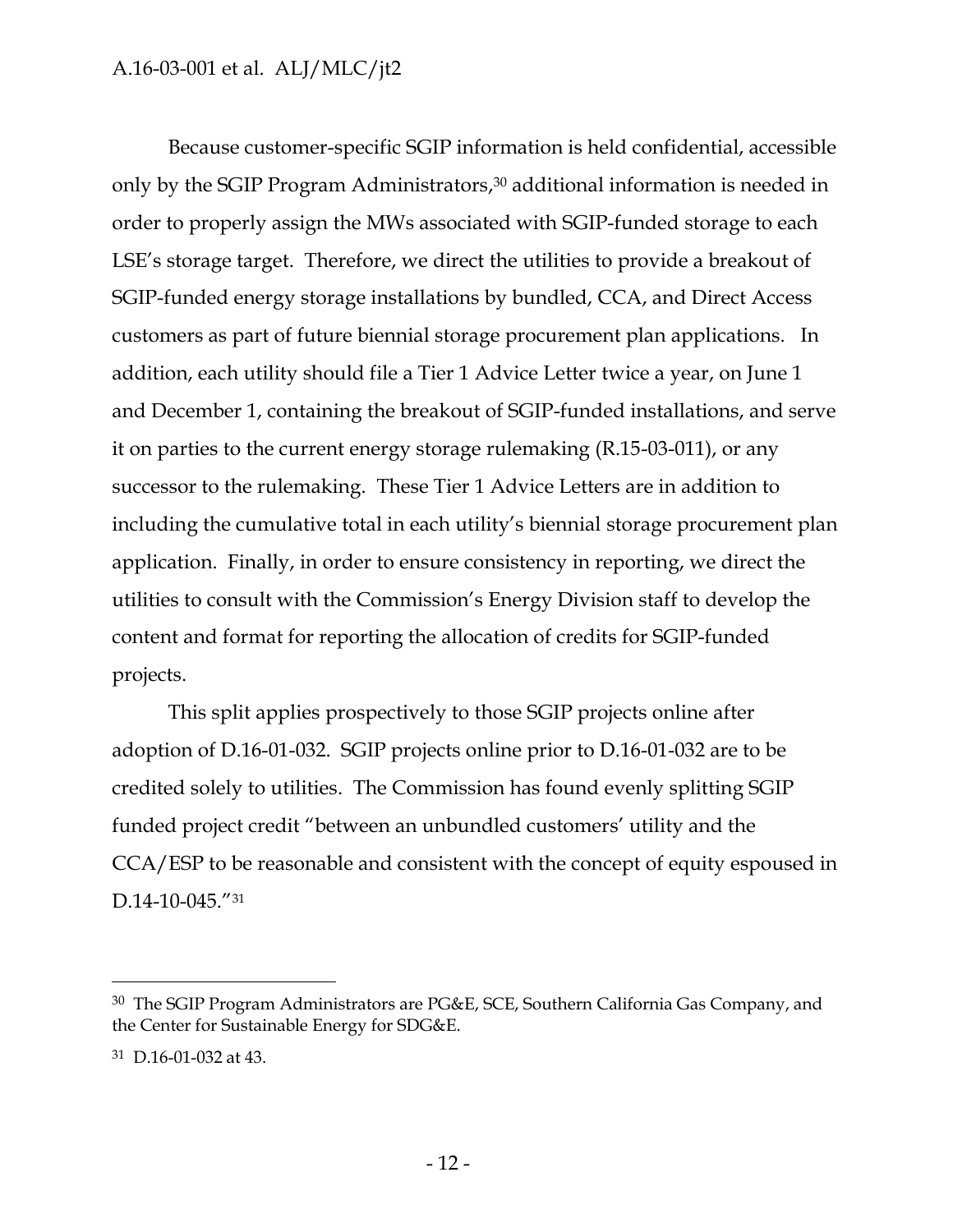SDG&E must adjust its SGIP storage procurement calculation to reflect the above standard. PG&E and SCE are compliant with the SGIP credit methodology determined above. SDG&E shall split SGIP funded energy storage installations located in its territory consistent with the methodology set forth in D.16-01-032.

### <span id="page-13-0"></span>**5. Are the Terms and Conditions for the Provision of Energy Storage Services in the Utilities' 2016 Energy Storage RFO Protocols Reasonable?**

The utilities contend the terms and conditions for the provision of energy storage services in the utilities" 2016 Energy Storage RFO protocols are reasonable. PG&E states its 2016 ES RFO "builds off its earlier ES RFO cycle, approved in D.14-10-045," modified to include "pro forma term sheets" for purposes of "resource adequacy" and "turnkey storage projects."<sup>32</sup> SCE"s 2016 Opening Brief did not detail specific modifications between their 2014 and 2016 ES RFOs.<sup>33</sup> SDG&E argues its 2016 RFO includes "nearly identical requirements" to their 2014 RFO.34 They note that their 2016 RFO terms and conditions have not received adverse comment from their independent evaluator.<sup>35</sup>

We have reviewed the terms and conditions for the provision of energy storage services in the utilities 2016 Energy Storage RFO protocols and find them reasonable.

<sup>32</sup> PG&E Opening Brief at 9.

<sup>33</sup> SCE Opening Brief at 5.

<sup>34</sup> SDG&E Opening Brief at 13.

<sup>35</sup> SDG&E Opening Brief at 13.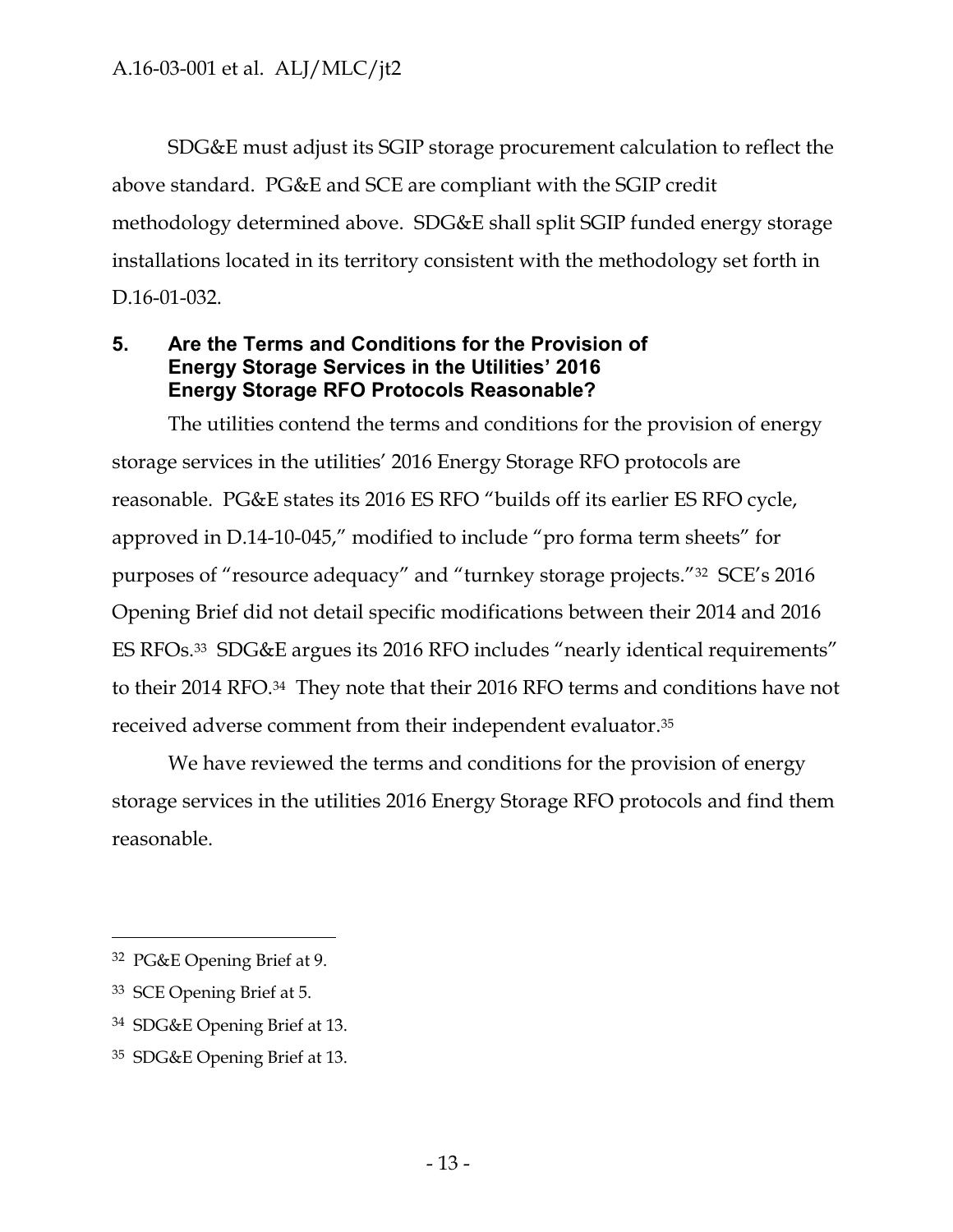### <span id="page-14-0"></span>**6. Should SDG&E Be Allowed to Include a Contingency Provision in its Selection Process that Shortlisted Offers May be Considered Non-Conforming in the Event that the Commission Does Not Adopt SDG&E's Proposed Time-of-Use Periods in A.15-04-012?**

SDG&E proposes that in the event that the Commission does not approve SDG&E"s proposed time-of-use (TOU) periods in A.15-04-012, it be allowed to unilaterally deem proposed behind-the-meter projects as non-conforming.<sup>36</sup> This contingency provision was in place for the 2014 All Source Local Capacity Requirement RFO for demand response products and is proposed as part of SDG&E"s 2016 Preferred Resources Local Capacity Requirement RFO. SDG&E argues the contingency provision should be permissible as Commission failure to approve SDG&E"s requested TOU period would result in "behind-the-meter storage devices … operat(ing) in response to inaccurate price signals, (which) will result in the avoidance of some on-peak commodity and/or demand charges… subsidized by other customers, in violation of the RFO"s conformance criteria."<sup>37</sup> CESA contends the condition set forth by SDG&E "creates a clear and unreasonable barrier for behind-the-meter energy storage to compete in this type of solicitation" by creating "a clear lack of certainty for potential bidders."<sup>38</sup>

While SDG&E"s independent evaluator (IE) agreed that failure to set accurate TOU periods would result in "payments non-commensurate with the benefits provided," the IE did not agree the receipt of such benefits could be

 $\overline{a}$ 

<sup>38</sup> CESA Opening Brief at 3.

<sup>36</sup> SD-2, Attachment 2 at 14.

<sup>37</sup> SDG&E Opening Brief at 17. Conformance criteria is not defined.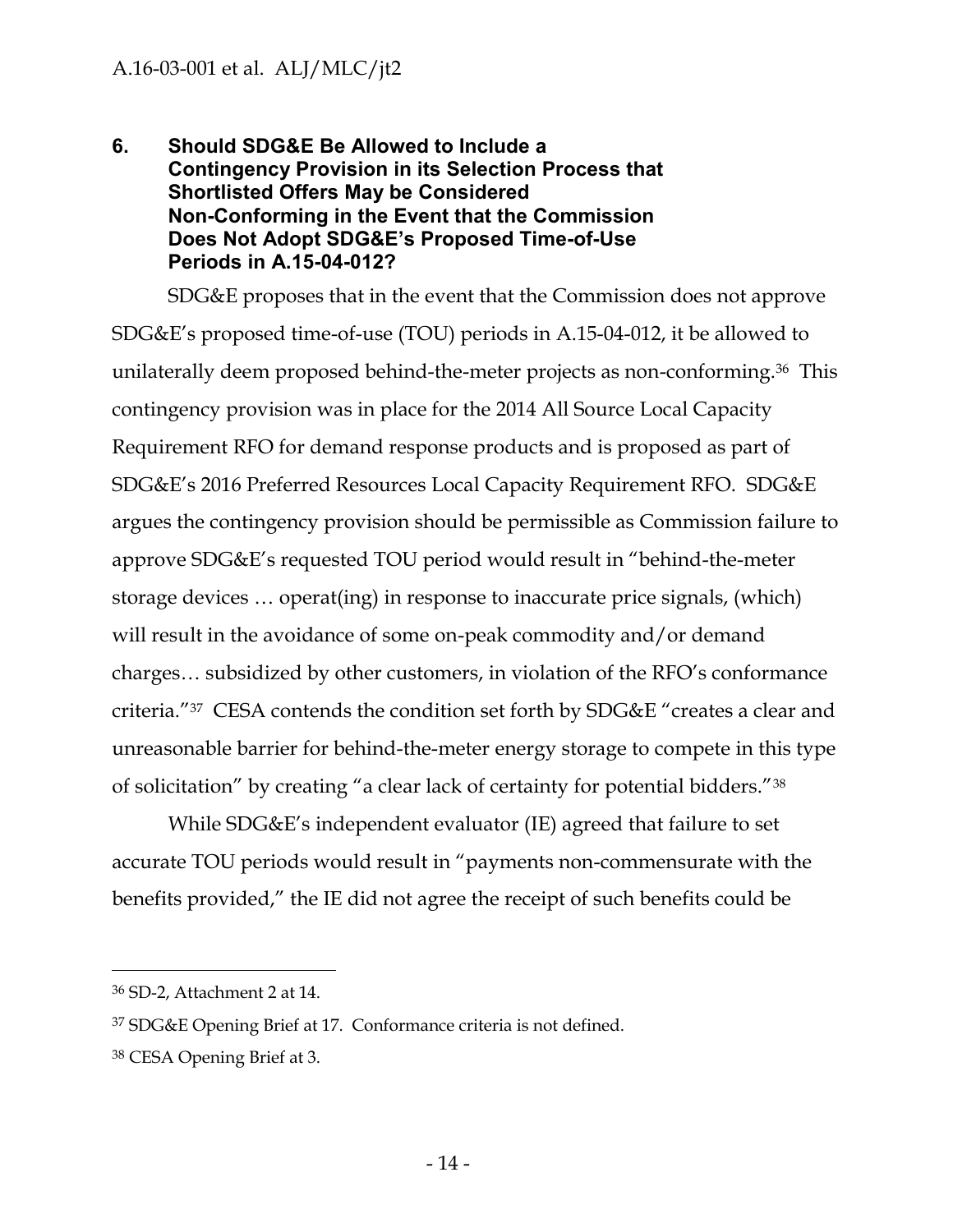considered a "subsidy" in violation of the RFO"s conformance criteria.39 Rather, establishing this condition violates the intent of D.13-10-040, promotion of "viable and cost effective energy storage applications," through the imposition of uncertainty upon customer storage project bidders.<sup>40</sup>

Addition of a unilateral non-conformity provision does not serve to reduce project uncertainty, or enable SDG&E to effectively quantify the value of these projects and violates the intent of D.13-10-040. Further, the Commission adopts TOU periods through a public ratemaking process. SDG&E"s position as to the proper TOU periods may or may not prevail in that process, and the Commission"s final decision, not SDG&E"s position, is what determines the adopted TOU periods, taking into consideration value and other factors. The arguments that SDG&E makes here appear more appropriately argued in A.15-04-012, where the Commission will decide the TOU periods. SDG&E may not include its proposed TOU contingency provision in its selection process.

### <span id="page-15-0"></span>**7. Are the Safety Requirements in the Utilities' 2016 Energy Storage RFO Protocols Reasonable and Will the Utilities' Proposed Procurement Plans Ensure Safe and Reliable Delivery of Energy to Customers?**

The scoping memo explicitly identified safety as an issue in the proceeding. In response, the utilities described their efforts to ensure the proposed contracts that result from the 2016 RFO will operate in a safe and reliable manner.

<sup>39</sup> SDG&E Opening Brief at 17.

<sup>40</sup> D.13-10-040 at 42; *see generally* LEGISLATIVE COUNSEL'S DIGEST, Cal. State Assemb. 469-2514, (2010).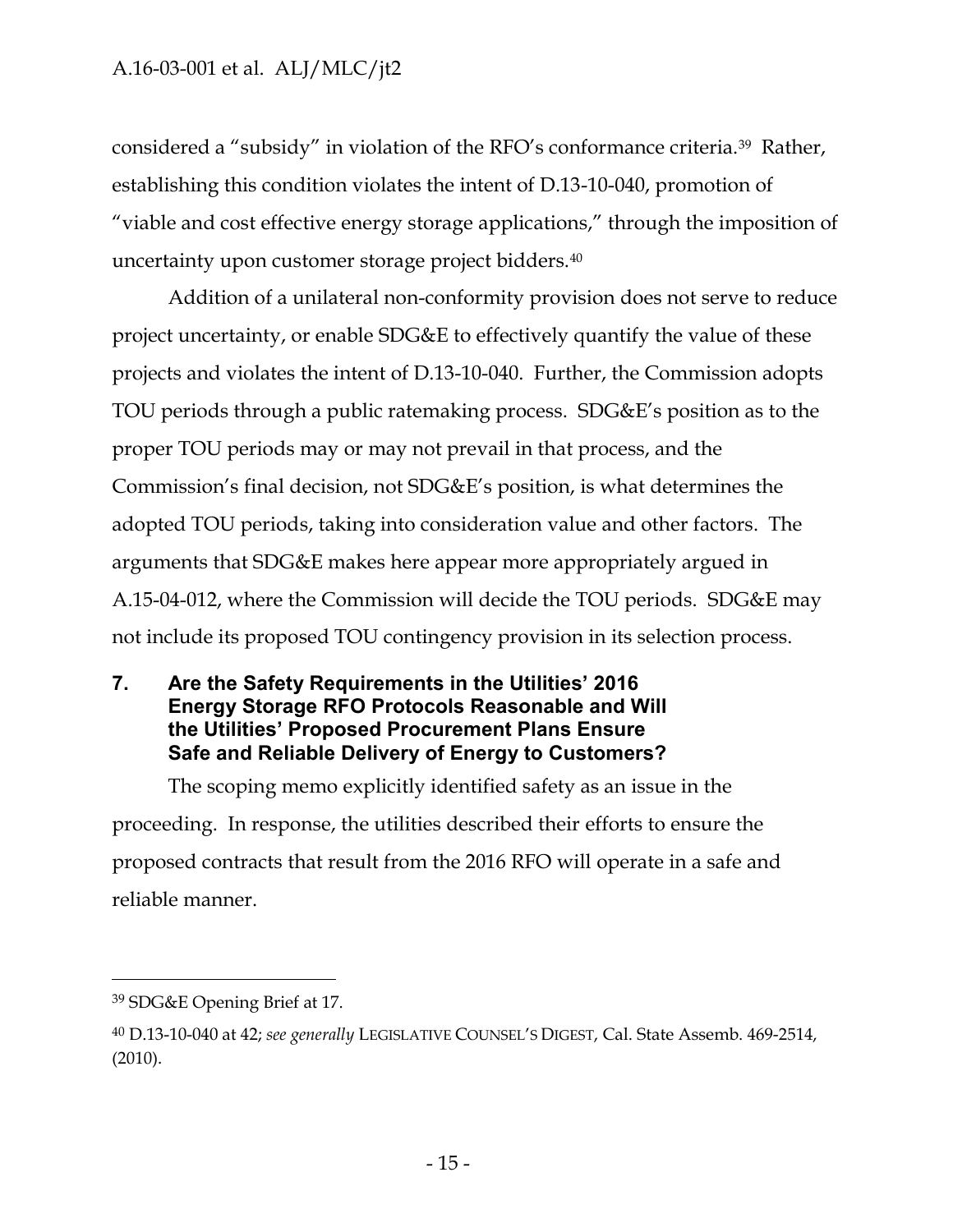PG&E requires offering parties to provide information about the safety history and practices of the entities that would construct, operate, own or maintain the projects. Shortlisted participants will be required to submit safety plans that would demonstrate responsible safety management during all phases of the project lifecycle.<sup>41</sup>

SCE addressed safety in its January 25, 2016 Reply to Protests. Like PG&E, the Request for Offers requires the offering party to develop a written plan for the safe construction and operation of the energy storage facility, consistent with the requirements of the pro forma contract.<sup>42</sup> SCE"s pro forma energy storage agreements also require the Seller to provide to SCE, prior to commencement of any construction activities on the Site, a report from an independent engineer (acceptable to both SCE and the Seller) certifying that the Seller has a written plan for the safe construction and operation of the Project in accordance with Prudent Electrical Practices, which are specifically defined.

SDG&E has stated its intent to "gather information regarding respondents" safety plans in the project or program description form and will evaluate, on a qualitative basis, proposed projects from a safety perspective based on this information."<sup>43</sup> "For utility-owned energy storage systems, SDG&E will undertake a comprehensive evaluation of all components of each respondent's offers. This evaluation will include a pre-evaluation process where SDG&E will evaluate counterparty risk, including the respondent's prior experience in safely constructing and operating energy storage systems, the technical merit of the

<sup>41</sup> PGE-1 at 4-8.

<sup>42</sup> SCE-1 at 32-33.

<sup>43</sup> SD-2, Attachment A at 18.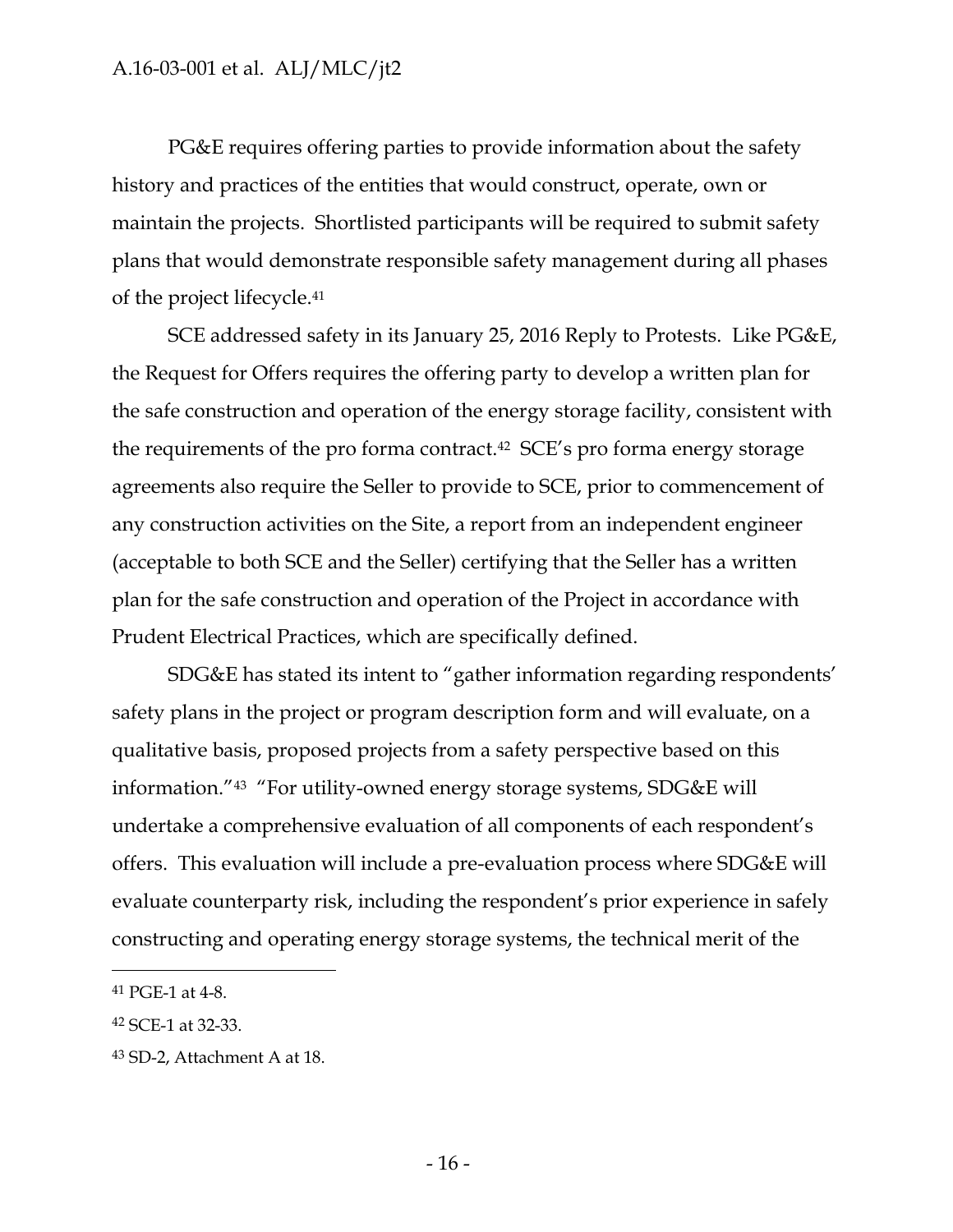proposed system, including safety components, and overall project cost."<sup>44</sup> "For third-party-owned energy storage systems … respondents commit to operating and maintaining their facility in accordance with accepted electrical practices, applicable law and industry standards, including those that are related to safety."<sup>45</sup>

The Commission is committed to ensuring the safe deployment and interconnection of energy storage resources. Accordingly, the utilities are reminded of their critical role in ensuring the safe connection, operation, and maintenance of energy storage resources, as they carry the "ultimate responsibility for safety of resources connected to (their) facilities, regardless of whether those resources are utility owned or owned by entities under contract to the utilities."46 We find that PG&E, SCE, and SDG&E have addressed potential safety concerns in a proactive and responsible manner and that there are no obvious safety concerns that remain to be addressed.

### <span id="page-17-0"></span>**8. Should PG&E's, SCE's, and SDG&E's Proposed Procurement Plans for the 2016 Biennial Solicitation be Adopted?**

Pending recalculation of existing eligible energy storage credits detailed in Section 4, and elimination of SDG&E"s RFO contingency provision detailed in Section 6, PG&E"s, SCE"s, and SDG&E"s proposed procurement plans for the 2016 Biennial Solicitation comply with D.13-10-040 and D.16-01-032, and should be adopted.

<sup>44</sup> SDG&E Opening Brief at 11.

<sup>45</sup> SDG&E Opening Brief at 12.

<sup>46</sup> D.16-01-032 at 54.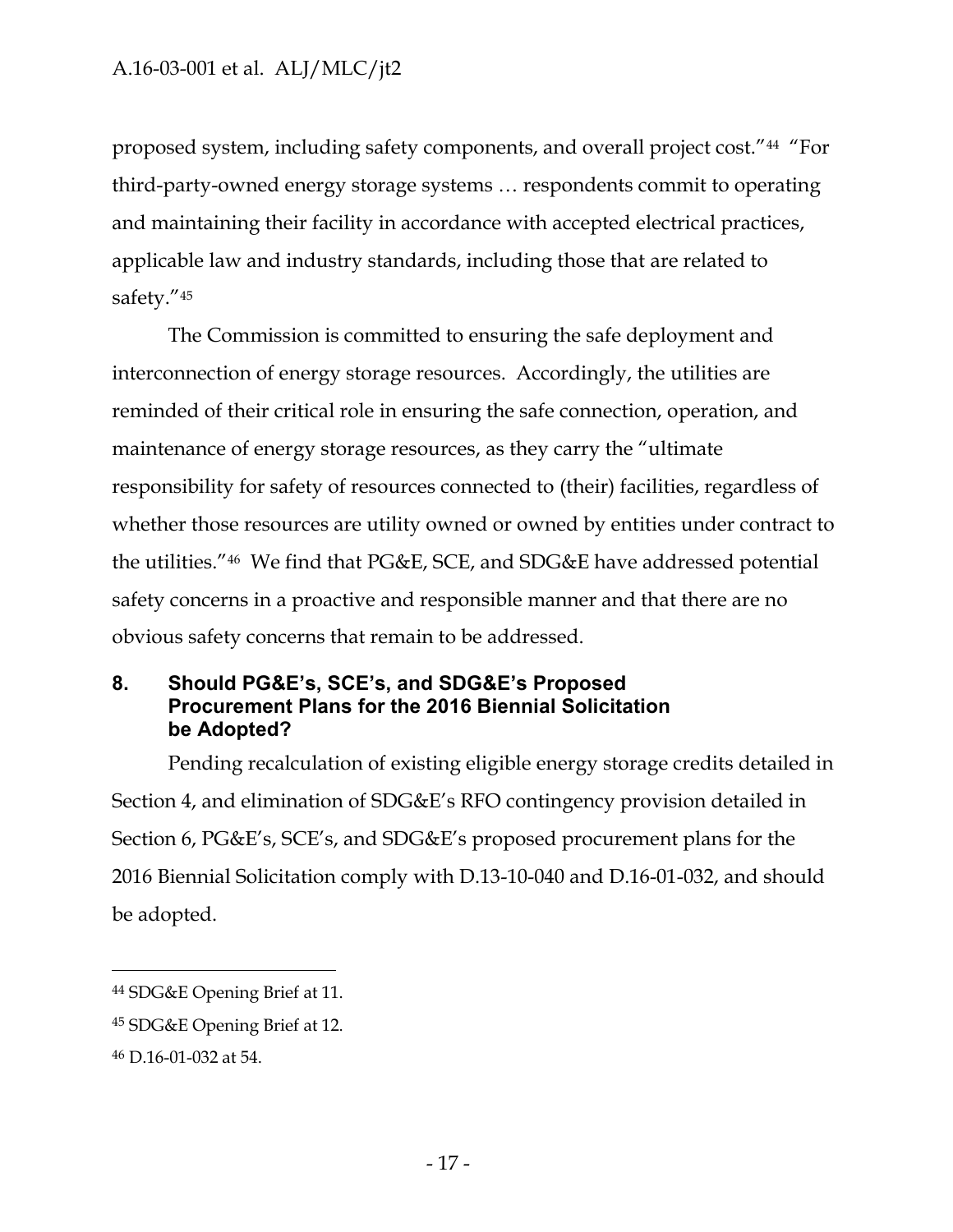Regarding the use of storage for distribution deferral, ORA recommends that "in any application for approval resulting from an [Energy Storage] RFO, the relevant utility should include: (1) what purpose the upgrade will serve; (2) how the proposed energy storage system will meet the specific reliability needs of the area where it will be installed and operate; (3) a comparison between the costs of the deferred asset and the proposed energy storage system over the deferment period; (4) the length of the deferred asset's useful life; and (5) the deferred asset's online dates that are used to measure the deferral value of the energy storage system."<sup>47</sup> PG&E agrees with ORA"s recommendation that an affirmative showing is needed to support any "distribution deferral" storage projects for deferral projects, but opposes ORA"s recommendation that such projects must be 'better and cheaper' than the more traditional alternative.<sup>48</sup>

We agree that the additional information ORA proposes is useful in evaluating contracts. In future applications for approval of distribution deferral projects resulting from an Energy Storage RFO, the utilities shall include:

(1) what purpose the upgrade will serve;

- (2) how the proposed energy storage system will meet the specific reliability needs of the area where it will be installed and operate;
- (3) a comparison between the costs of the deferred asset and the proposed energy storage system over the deferment period;
- (4) the length of the deferred asset"s useful life; and
- (5) the deferred asset"s online dates that are used to measure the deferral value of the energy storage system.

<sup>47</sup> ORA Opening Brief at 4-5; *see* PG&E Reply Brief at 2; *see also* ORA Reply Brief at 2-3. <sup>48</sup> PG&E Reply Brief at 3.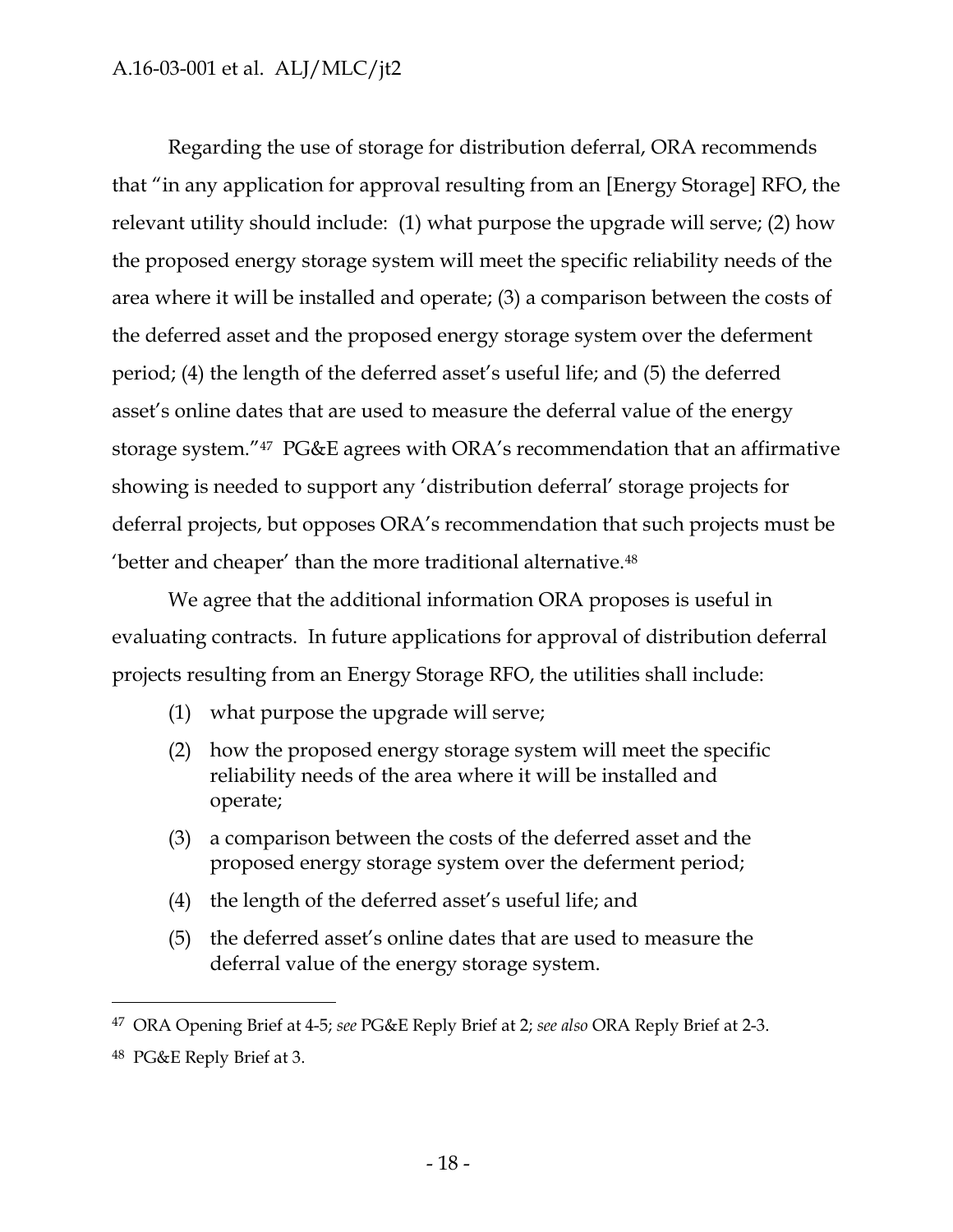Such provision of information is consistent with the Commission's finding that utilities should retain the flexibility to include specific use-case or project variations in their energy storage RFOs," and that the utilities should retain the flexibility to require interconnection studies or specific site control information in their energy storage RFOs, but in either case should not be required to do so, as provision of information does not infringe upon the flexibility of the evaluation methodology itself.49 However, we agree that utilities should not be required to show "energy storage used to defer or substitute an investment in a traditional asset must be able to meet resource needs commensurate with or better than the traditional asset it is intended to defer," as such a requirement would adjust the evaluation methodology itself and restrict utility flexibility to "procure the products and services in the manner that meets the utilities needs and risk tolerances."<sup>50</sup>

#### <span id="page-19-0"></span>**9. Outstanding Procedural Matters**

PG&E requested that the Commission modify the timing by which a utility must request postponement or deferral of its energy storage target to coincide with the date of the application for approval of energy storage contracts entered into as a result of the 2016 Request for Offer process. PG&E asserts "because the energy storage offers should be fully evaluated before drawing any conclusion about their viability, the Commission should extend the deadline for any deferral request to the date of RFO contract submission for the 2016 ES RFO."51 ORA supports this contention as it is "in alignment with the Commission's recognition

<sup>51</sup> PG&E Opening Brief at 10.

<sup>49</sup> D.16-01-032 Conclusions of Law 2 and 3.

<sup>50</sup> ORA Opening Brief at 5; *see* SCE Opening Brief at 6; *see also* PG&E Reply Brief at 3-4;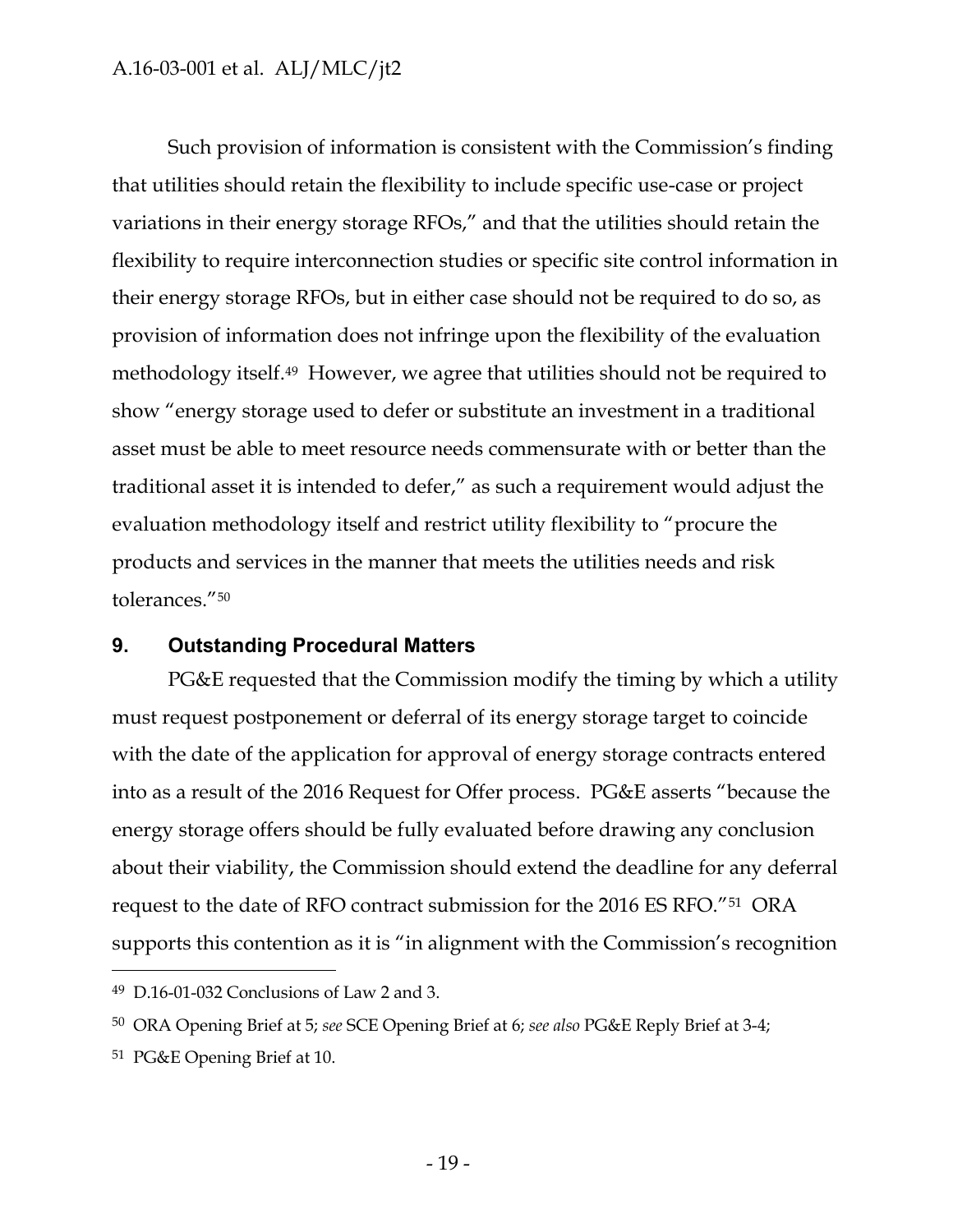in D.13-10-040 "that it is important that the Storage Framework include cost containment strategies that protect ratepayers."<sup>52</sup> We agree that this change is appropriate and grant it for all three utilities and for future energy storage procurement cycles.

The following parties were granted party status but did not actively participate in the proceeding and thus their party status is rescinded and they will be moved to information only status consistent with the Scoping Ruling at 7: Utility Consumers Action Network, GPI; MegaWatt Storage Farms, Inc.; and Stem, Inc.

The Commission affirms all rulings made by the assigned Commissioner and assigned ALJ. All motions not previously ruled on are denied as moot.

### <span id="page-20-0"></span>**10. Categorization and Need for Hearing**

In the Assigned Commissioner and Administrative Law Judge"s Scoping Ruling, the Commission affirmed that these Applications were ratesetting, and determined that hearings were not necessary. A formal change to the hearing determination was made in Resolution ALJ-330, therefore the ex parte rules as set forth in Rules 8.1, 8.2, 8.3, and 8.5 and §1701.3(c) no longer apply.

### <span id="page-20-1"></span>**11. Comments on Proposed Decision**

 $\overline{a}$ 

The proposed decision of ALJ Cooke in this matter was mailed to the parties in accordance with Section 311 of the Public Utilities Code and comments were allowed under Rule 14.3 of the Commission's Rules of Practice and Procedure. Comments were filed on August 18, 2016 by PG&E, SCE, SDG&E, ORA, TURN, CCA Parties (including City of Lancaster), AReM/DACC, and

<sup>52</sup> ORA Reply Brief at 4; *see generally* TURN Reply Brief at 2 (supporting postponement of deadline for requesting deferment).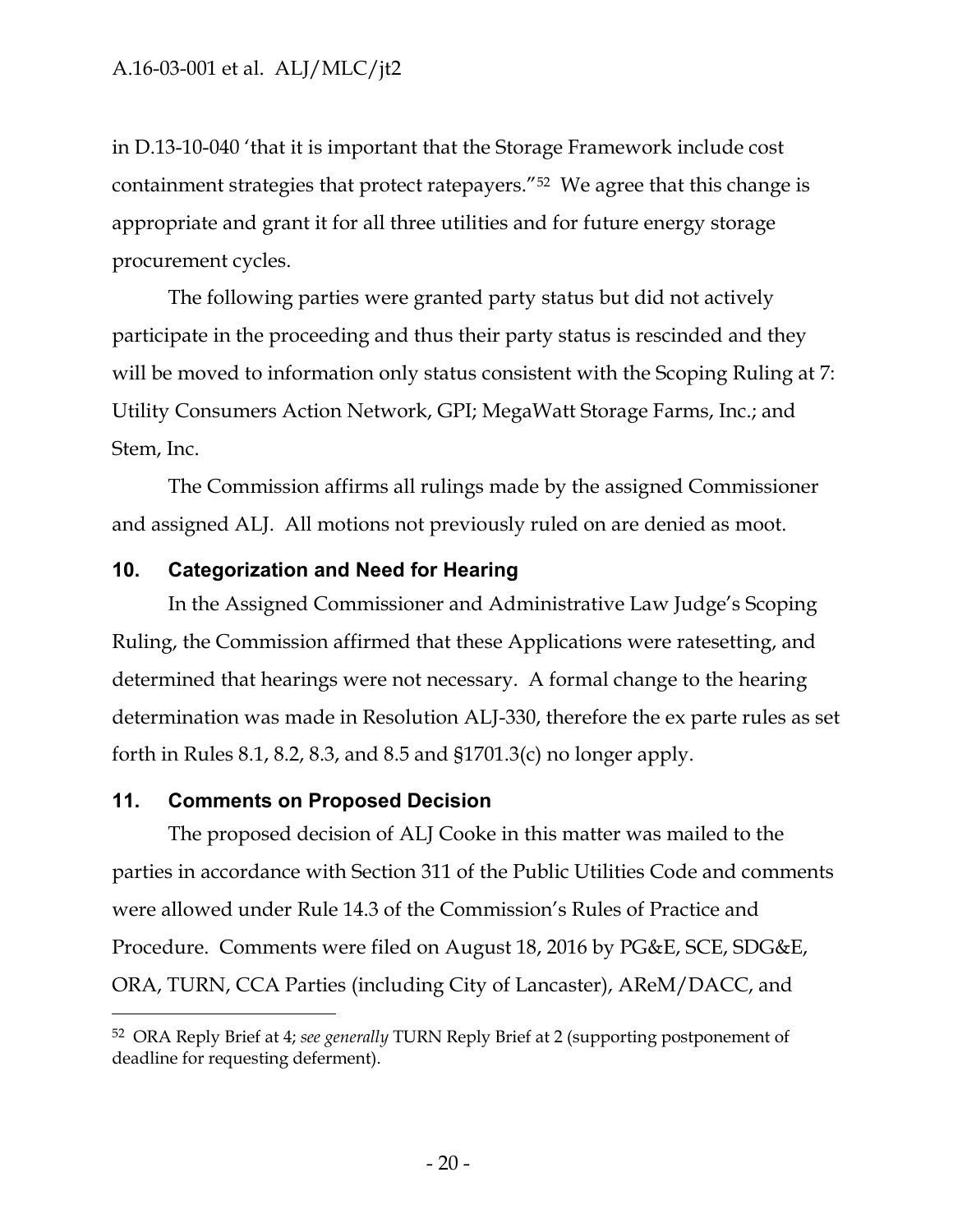CESA, and reply comments were filed on August 23, 2016 by PG&E, SCE, SDG&E, AReM/DACC, and CESA. Minor edits have been made throughout the decision to clarify the intent of the Proposed Decision.

### <span id="page-21-0"></span>**12. Assignment of Proceeding**

Carla J. Peterman is the assigned Commissioner and Michelle Cooke is the assigned ALJ in these proceedings.

### <span id="page-21-1"></span>**Findings of Fact**

1. The utilities have filed energy storage procurement applications with proposed modifications based on data and experiences from previous procurement periods.

2. Each utility provided an updated table with estimates for biennial energy storage procurement targets for each storage grid domain from current year to 2020 with accounting for any excess procurement or shortfall, and any shifting MW between domains.

3. Each utility identified upgrade needs in their transmission or distribution planning studies.

4. Each utility provided a list of all applicable rules and statutes impacting its energy storage procurement plan as a part of the application.

5. Each utility provided an explanation of the type of storage resources and the associated MW quantities the utility intends to procure, categorized by grid domains and use cases.

6. Each utility provided a detailed description of how they intend to procure resources specifying the structure of any RFO or alternative procurement processes and related timelines.

7. Each utility provided operational requirements to be applied.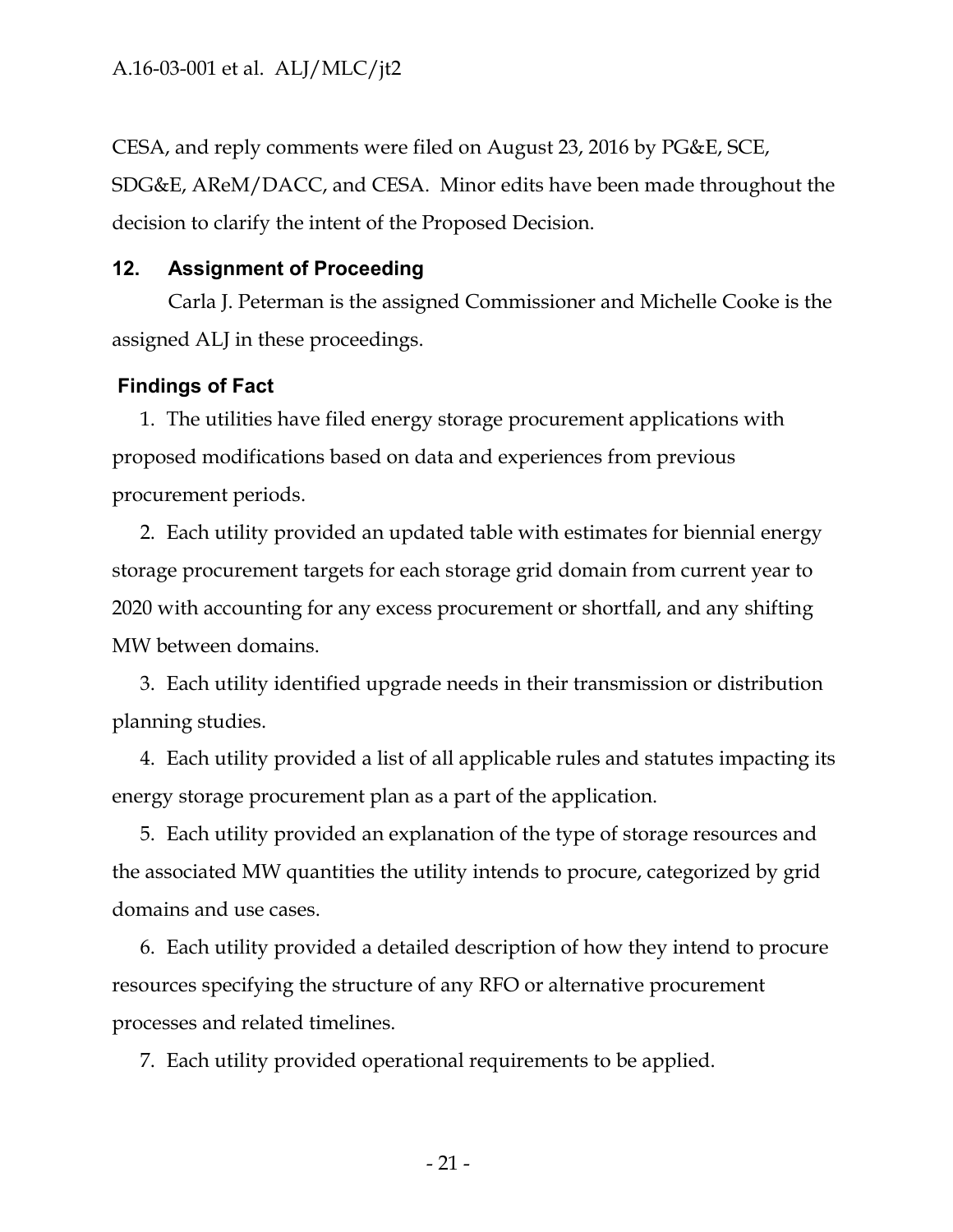8. Each utility proposed a methodology for analysis that evaluates bids on cost and fit.

9. Each utility provided proposed storage equipment/power/services purchase agreements for successful bids involving third party owned or aggregated projects.

10. Each utility provided a report on all storage resources procured to date in all Commission proceedings.

11. Each utility requested cost-recovery authorization, as appropriate.

12. Utilities have conferred with Energy Division to establish the consistent evaluation protocols for assessing bids for benchmarking and general reporting purposes prior to the filing of any application.

13. Using an offer"s portfolio adjusted value will enable PG&E to reduce uncertainty and effectively quantify the value of these storage projects.

14. D.13-10-040 determined that Self-Generation Incentive Program funded energy storage systems may count toward each utility"s procurement targets and may be shared with LSEs.

15. Utilities should retain the flexibility to require interconnection studies or specific site control information in their energy storage RFOs, but should not be required to do so.

16. Promotion of viable and cost effective energy storage is one intent of D.13-10-040.

17. Utilities carry the ultimate responsibility for safety of resources connected to their facilities, regardless of whether those resources are utility owned or owned by entities under contract to the utilities.

- 22 -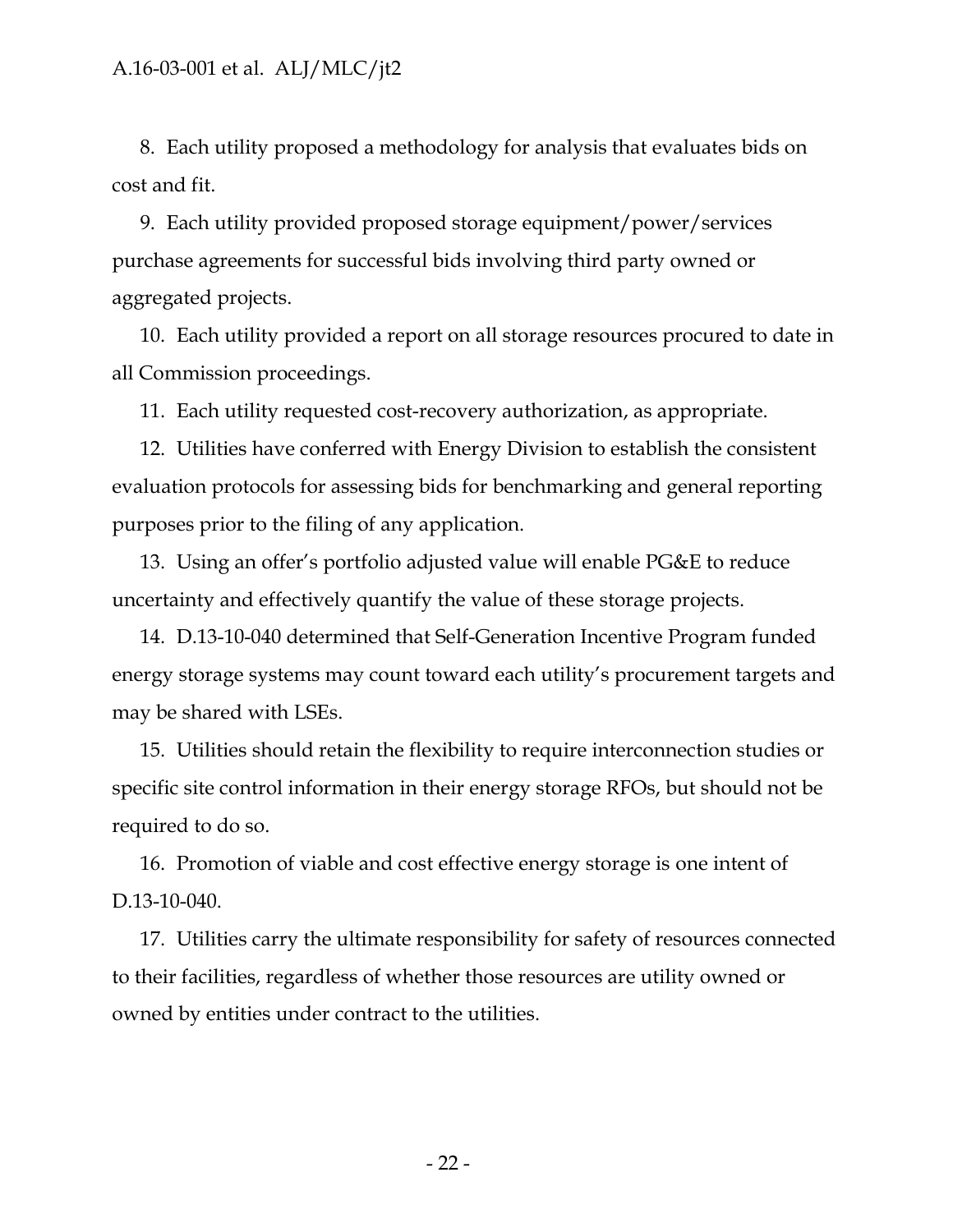#### <span id="page-23-0"></span>**Conclusions of Law**

1. The proposed energy storage procurement plans of PG&E, SCE, and SDG&E, comply with D.13-10-040 and D.16-01-032.

2. Utilities should retain the flexibility to require interconnection studies.

3. The Commission should not require utilities to independently forecast potential future revenue streams with storage project bids where the value is uncertain or unquantifiable.

4. PG&E and SCE have correctly counted existing eligible energy storage credits toward their 2016 energy storage procurement targets as directed in D.13-10-040 and D.16-01-032.

5. SDG&E has not correctly counted existing eligible energy storage credits toward its 2016 energy storage procurement targets as directed in D.13-10-040 and D.16-01-032.

6. PG&E, SCE, and SDG&E should provide CCAs and ESPs notice when SGIP customers receive incentive payments in their respective territories.

7. Splitting energy storage credits between utilities and LSEs should apply prospectively to SGIP projects online after D.16-01-032.

8. PG&E and SCE are compliant with the SGIP credit methodology.

9. SDG&E should split SGIP funded energy storage installations located in its territory consistent with the methodology set forth in D.16-01-032.

10. Modifications proposed by the utilities in their 2016 RFO are within the utilities discretion to procure the products and services in the manner that meets the utilities needs and risk tolerances.

11. The terms and conditions for the provision of energy storage services in the utilities 2016 Energy Storage RFO protocols are reasonable.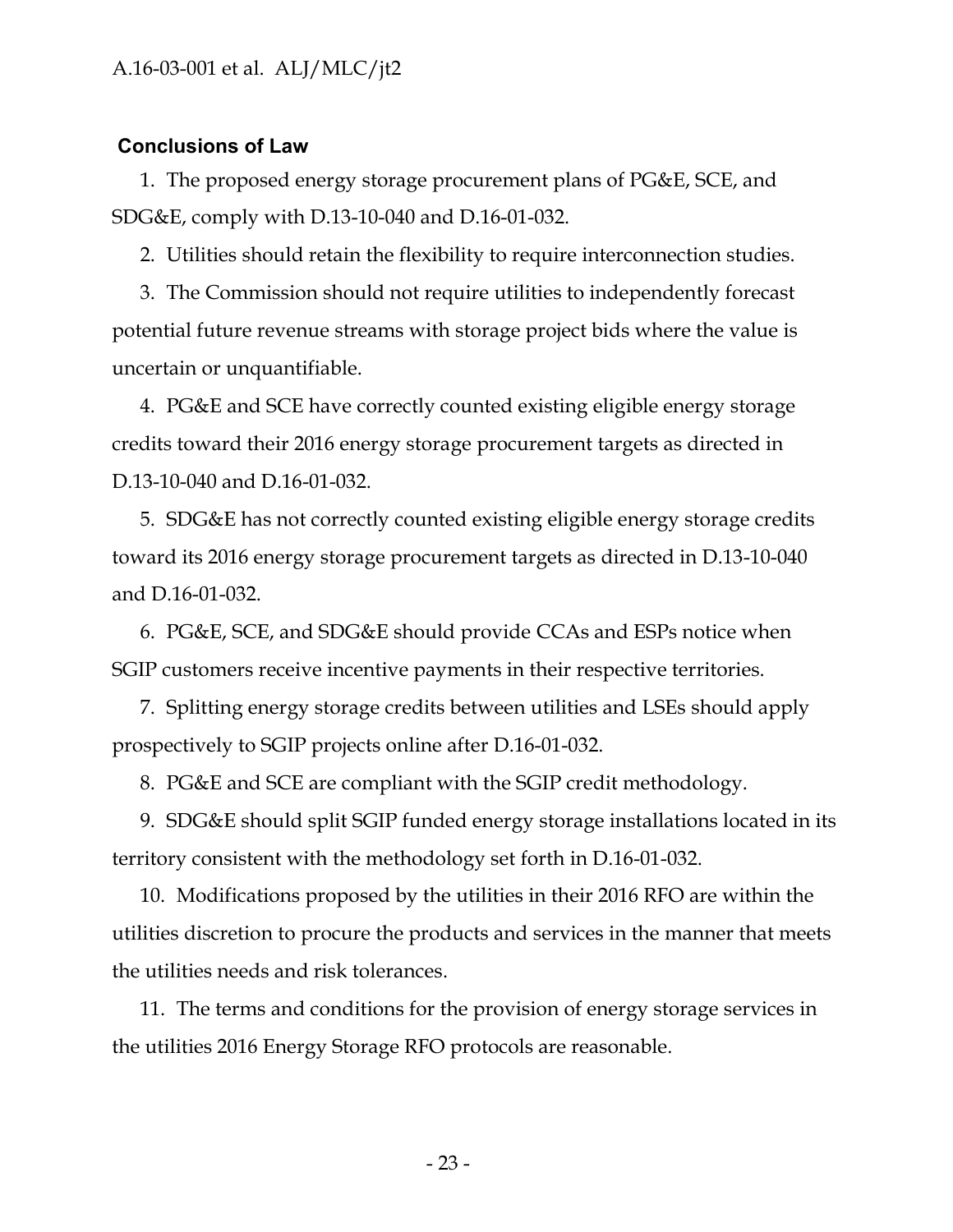12. In any application for approval resulting from an ES RFO, utilities should include: (1) what purpose the upgrade will serve; (2) how the proposed energy storage system will meet the specific reliability needs of the area where it will be installed and operate; (3) a comparison between the costs of the deferred asset and the proposed energy storage system over the deferment period; (4) the length of the deferred asset's useful life; and (5) the deferred asset's online dates that are used to measure the deferral value of the energy storage system.

13. Utilities should not be required to show energy storage used to defer or substitute an investment in a traditional asset must be able to meet resource needs commensurate with or better than the traditional asset it is intended to defer.

14. SDG&E should not include a TOU contingency provision in its selection process.

15. The safety requirements in utilities 2016 Energy Storage RFO protocols are reasonable and will ensure safe and reliable delivery of energy to customers.

16. The Commission should allow a utility to request to defer energy storage procurement concurrent with its application for approval of contracts resulting from its 2016 and future Energy Storage RFOs.

17. After recalculation of existing energy storage credits detailed in Section 4 and elimination of SDG&E"s RFO contingency provision detailed in Section 6 PG&E"s, SCE"s, and SDG&E"s proposed procurement plans for the 2016 Biennial Solicitation comply with D.13-10-040 and D.16-01-032, and should be adopted.

- 24 -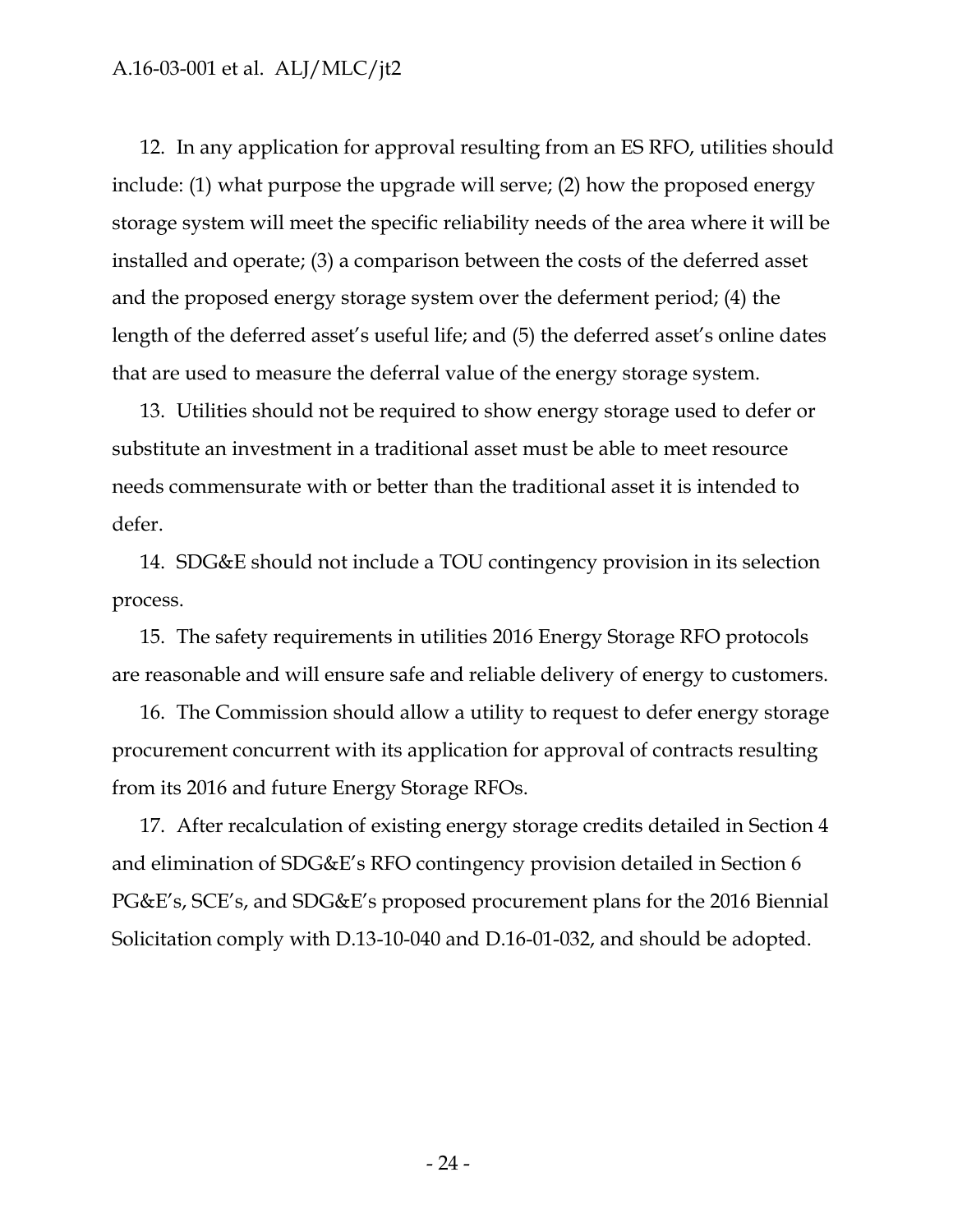#### **ORDER**

#### <span id="page-25-0"></span>**IT IS ORDERED** that:

1. When Pacific Gas and Electric Company submits an application for approval of contracts entered into as a result of the 2016 Request for Offer process, Pacific Gas and Electric Company must include the additional evaluation information detailed in Section 8. With these modifications, Application 16-03-001 is approved.

2. When Southern California Edison Company submits an application for approval of contracts entered into as a result of the 2016 Request for Offer process, Southern California Edison Company must include the additional evaluation information detailed in Section 8. With this modification, Application 16-03-002 is approved.

3. San Diego Gas & Electric Company must recalculate existing energy storage credits detailed in Section 4 and make a compliance filing within 15 days of the effective date of this decision specifying the total megawatts of energy storage it will solicit in its 2016 Request for Offers. San Diego Gas & Electric Company must eliminate the contingency provision related to adoption of its proposed time-of-use periods in Application 15-04-012 as detailed in Section 6. When San Diego Gas & Electric Company submits an application for approval of contracts entered into as a result of the 2016 Request for Offer process, San Diego Gas & Electric Company must include the additional evaluation information detailed in Section 8. With these modifications, Application 16-03-003 is approved.

4. The deadline to request deferral of meeting the 2016 energy storage goal is modified to coincide with the date of the application for approval of energy

- 25 -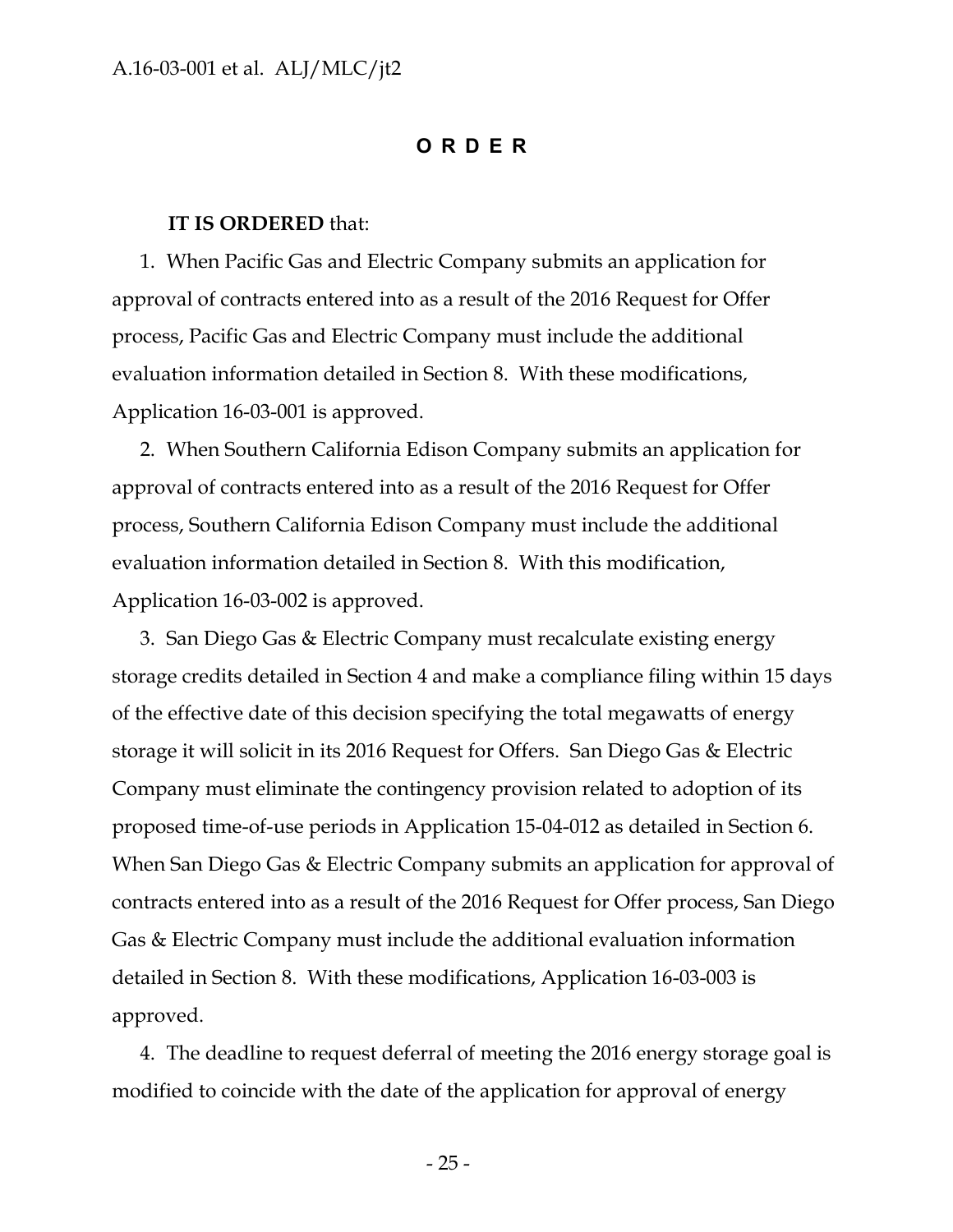storage contracts entered into as a result of the 2016 Request for Offer process. Any such request must be included in the application for approval of the 2016 energy storage contracts. This change is adopted for future energy storage procurement Requests for Offers.

5. Pacific Gas and Electric Company, Southern California Edison Company, and San Diego Gas & Electric Company must provide a breakout of Self-Generation Incentive Program-funded energy storage installations by bundled, Community Choice Aggregators, and Direct Access customers as part of future biennial storage procurement plan applications. In addition, each utility must file a Tier 1 Advice Letter twice a year, on June 1 and December 1, containing the breakout of Self-Generation Incentive Program-funded installations, and serve it on parties to the energy storage rulemaking (Rulemaking 15-03-011), or its successor.

6. To ensure consistency in reporting, Pacific Gas and Electric Company, Southern California Edison Company, and San Diego Gas & Electric Company must consult with the Commission's Energy Division staff to develop the content and format for reporting the allocation of credits for Self-Generation Incentive Program-funded projects.

7. Utility Consumers Action Network, Green Power Institute, MegaWatt Storage Farms, Inc.; and Stem, Inc. are converted from party status to Information Only status.